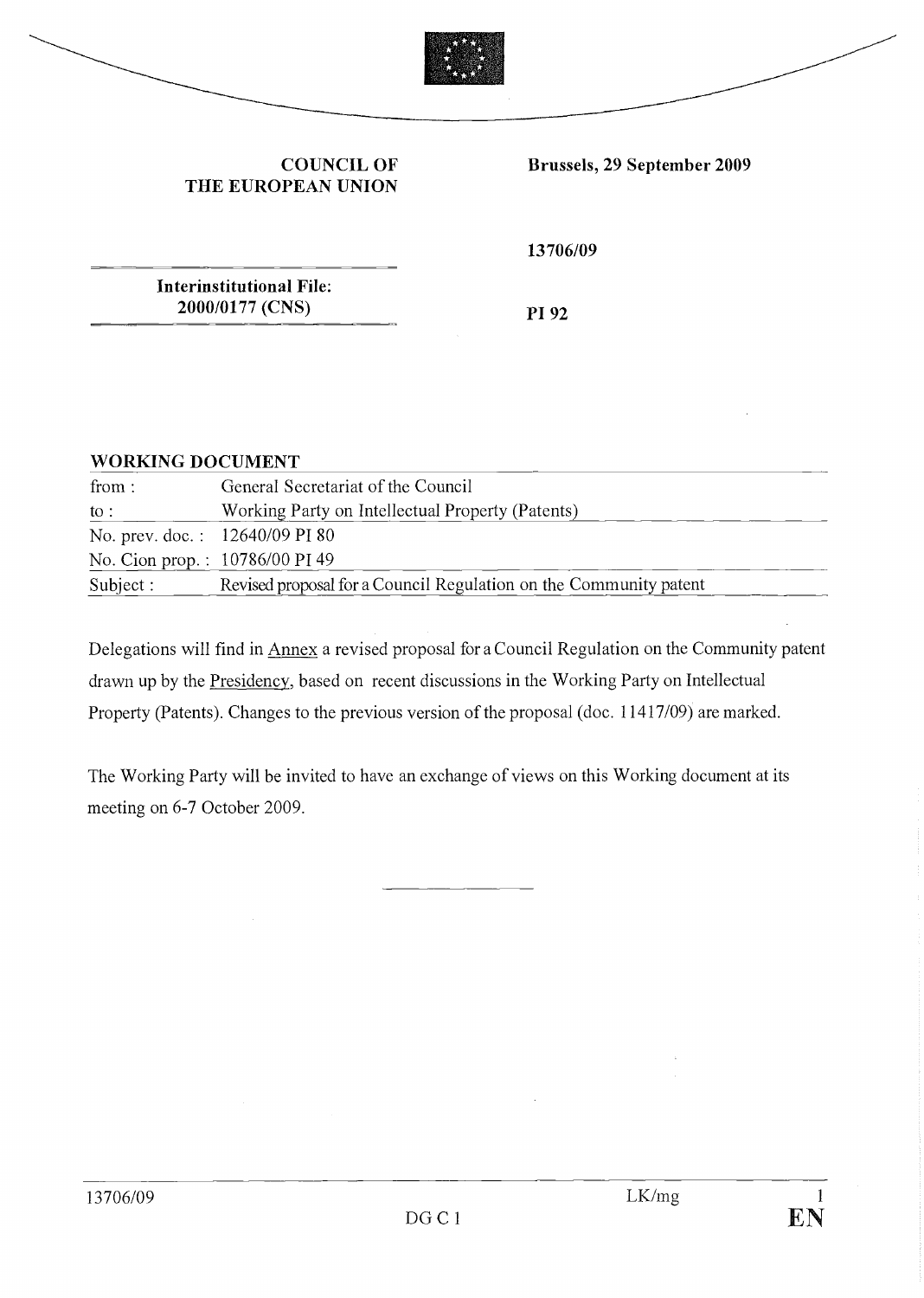#### ANNEX

# Proposai for a COUNCIL REGULATION on the Community patent (Text with EEA relevance)

#### THE COUNCIL OF THE EUROPEAN UNION,

Having regard to the Treaty establishing the European Community, and in particular Article 308 thereof,

Having regard to the proposal from the Commission<sup>1</sup>,

Having regard to the opinion of the European Parliament<sup>2</sup>,

Having regard to the opinion of the European Economic and Social Committee<sup>3</sup>,

#### Whereas:

- (1) The activities of the Community include the establishment of an internai market characterized by the abolition of obstacles to the free movement of goods and the creation of a system ensuring that competition in the internai market is not distorted. The creation of the legal conditions enabling undertakings to adapt their activities in manufacturing and distributing products to a Community dimension helps to attain these objectives. A patent to which uniform protection is given and which produces uniform effects throughout the Community should feature amongst the legal instruments which undertakings have at their disposai.
- (la) A cost effective, legally secure Community patent will in particular benefit Small and Medium-Sized Enterprises (hereafter: SMEs) and would be complementary to the Small Business Act for Europe. The creation of such a unitary title should make access to the patent system easier, less costly and less risky, which would be of particular importance for SMEs.

 $\mathbf{r}$ Proposai for a Council Regulation on the Community patent, COM/2000/0412 final - CNS 2000/0177\*, OJ C 337, 28.11.2000, p. 278.

<sup>&</sup>lt;sup>2</sup> European Parliament legislative resolution on the proposal for a Council Regulation on the Community patent (COM(2000) 412 - C5-0461/2000 - 2000/0177(CNS), OJ C 127, p. 526.

<sup>&</sup>lt;sup>3</sup> Opinion of the Economic and Social Committee on the Proposal for a Council Regulation on the Community patent, OJ C 2001 155, p. 80.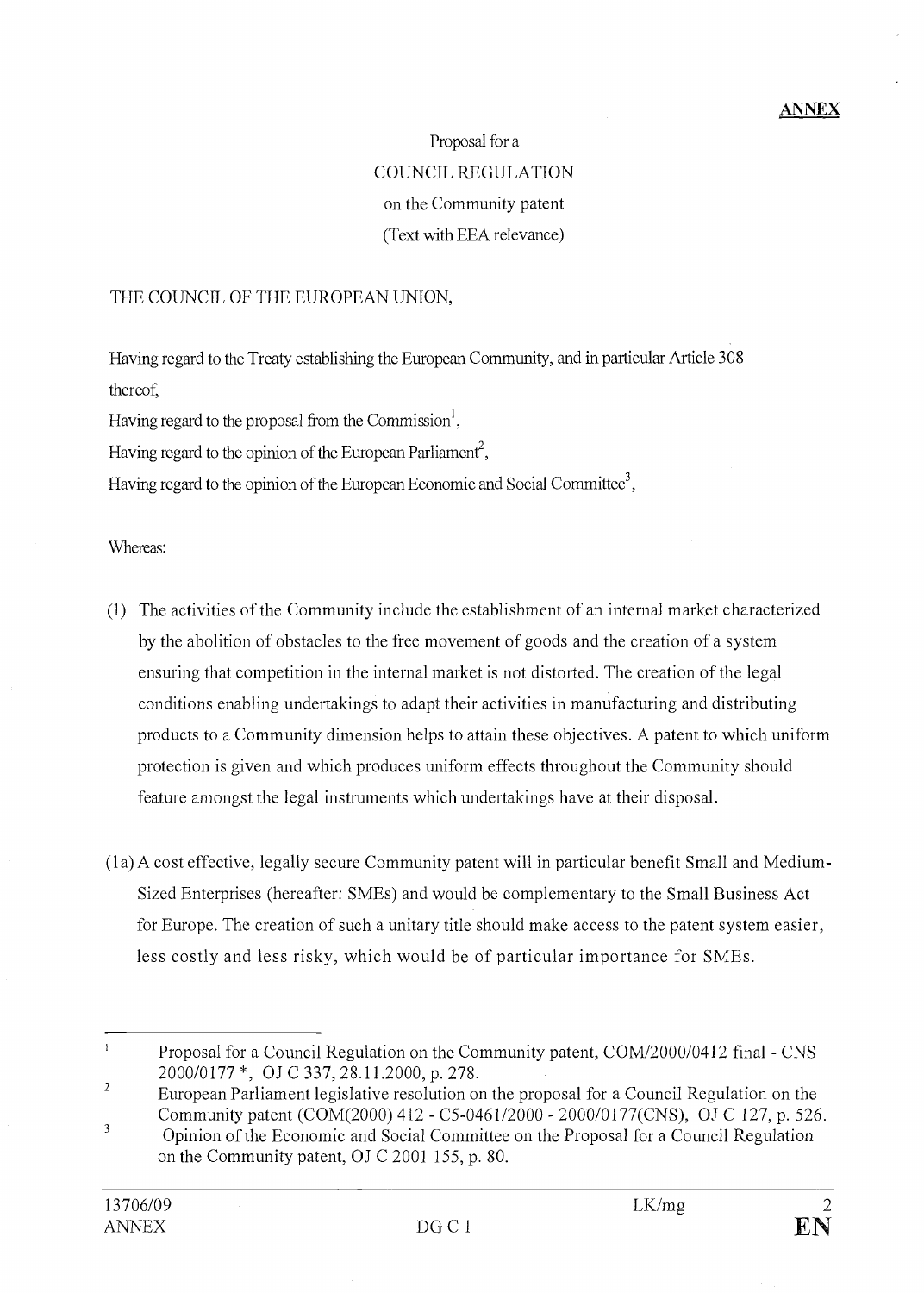- (1b)The availability of a unitary title providing for equal protection throughout the entire territory of the European Union (hereafter: EU) will enhance and help raise effectiveness of the fight against counterfeiting and patent infringement to the benefit of inventors, businesses and society at large. A complete geographical coverage without any loopholes will ensure effective patent protection at ail external borders of the EU and will help to prevent the entry of counterfeit products into the European Single Market on the basis of Council Regulation (EC) No 1383/2003 of 22 July 2003 concerning customs action against goods suspected of infringing certain intellectual property rights and the measures to be taken against goods found to have infringed such rights<sup>4</sup>.
- (2) The Convention on the Grant of European Patents of 5 October 1973 as amended by a revision act of 29 November 2000 (hereafter: EPC) established the European Patent Office (hereafter: EPO) and entrusted it with the task of granting European patents. The expertise offered by the EPO should be used in the granting of the Community patent.
- (2a) The EPO will play a central role in the administration of Community patents and will alone be responsible for examination of applications and the grant of Community patents. [...].
- (2aa) National patent offices will also have an important role to play, inter alia by giving advice and support to potential applicants for Community patents, in particular SMEs, by receiving applications, by forwarding applications to the EPO, and by disseminating patent information. National patent offices shall be compensated for these activities through the distribution of annual renewal fees.
- (2b)Applications for Community patents should be filed directly with the EPO or via the national patent office of a Member State. [...]
- (2c) The level of procedural fees for processing an application for a Community patent shall be the same regardless of where the application is filed and shall be related to the costs of handling the Community patent.

OJ L 196, 2.8.2003, p. 7.  $\frac{4}{3}$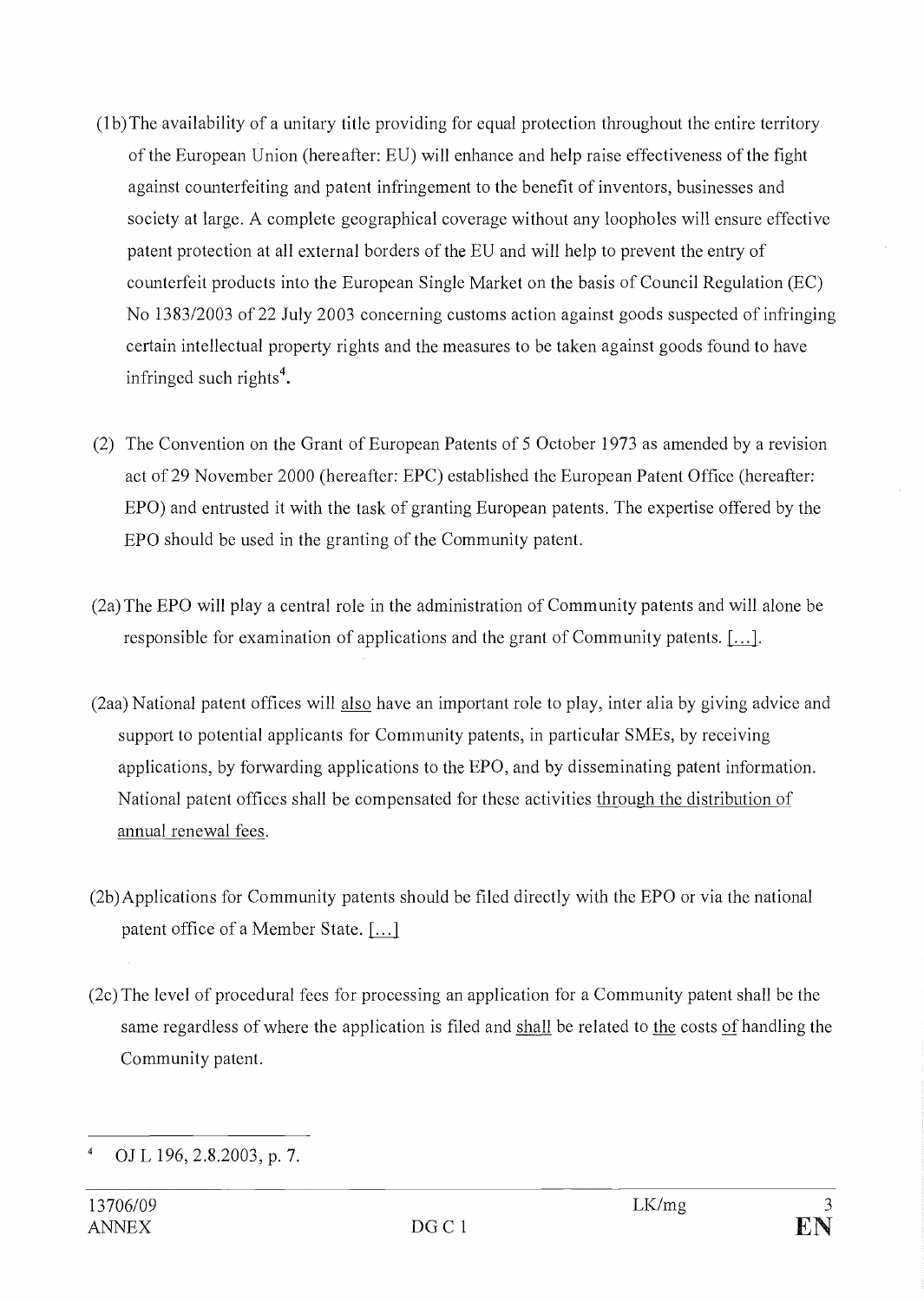- (3) The accession of the European Community to the EPC will enable it to be included in the system of law established by the EPC as a territory for which a unitary patent can be granted. The pre-grant stage of the Community patent shall thus principally be governed by the EPC. This  $[\dots]$  Regulation shall in particular establish the law applicable to the Community patent once granted.
- (3a) The EPO should also be entrusted with the task of administering the Community patent in the post-grant stage, for example, as regards the collection and distribution of annual fees to national patent offices and the management of the Register of Community Patents.
- To the extent that this Regulation does not provide otherwise the substantive law applicable to the Community patent, for example as regards patentability, the scope of patent protection and the limitation of the effects of the patent, shall be governed by the pertinent provisions of the EPC and national law where this complies with Community law.
- (4b) The Community patent shall constitute a third option. Applicants shall remain free to apply instead for a national or a European patent. This Regulation is without prejudice to the right of the Member States to grant national patents and shall not replace Member States' laws on patents or European patent law as established by the EPC.

 $\left[\ldots\right]$ 

 $[\dots]$ 

- Negative effects of an exclusive right created by a Community patent should be mitigable through a system of compulsory licences. This is without prejudice to the application of Community competition law by the Commission or national authorities. The [European and Community Patents Court] Court (hereatter: Court) should be entrusted with the grant of compulsory licences in situations not falling under Community competition law.
- The jurisdictional system for the Community patent shah l be part of the Court having jurisdiction for both European and Community patents. This jurisdiction is established and governed by *[quote title of the* Legal instrument].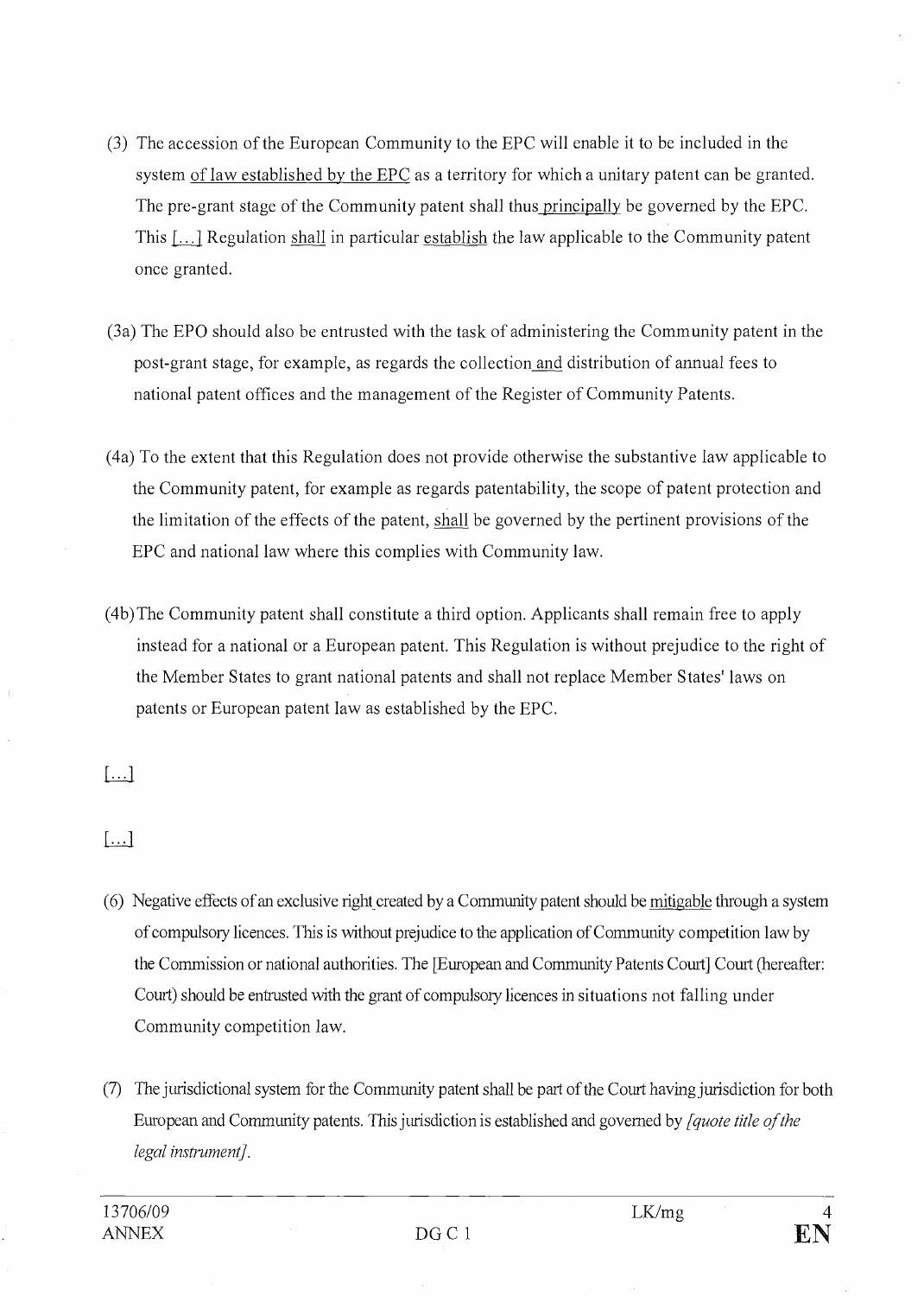- In accordance with the principles of subsidiarity and proportionality as set out in Article 5 of the Treaty, the objectives of the proposed action, in particular the creation of a unitary right with effect throughout the Community can be achieved only by the Community. This Regulation confines itself to the minimum required in order to achieve those objectives and does not go beyond what is necessary for that purpose.
- $(9)$  The creation of the Community patent by this Regulation is part of a comprehensive patent reform, which also involves changes to the EPC and the establishment of a unified patent litigation system based upon an international agreement to be concluded between the Community, its Member States and certain other Contracting Parties to the EPC.

HAS ADOPTED THIS REGULATION: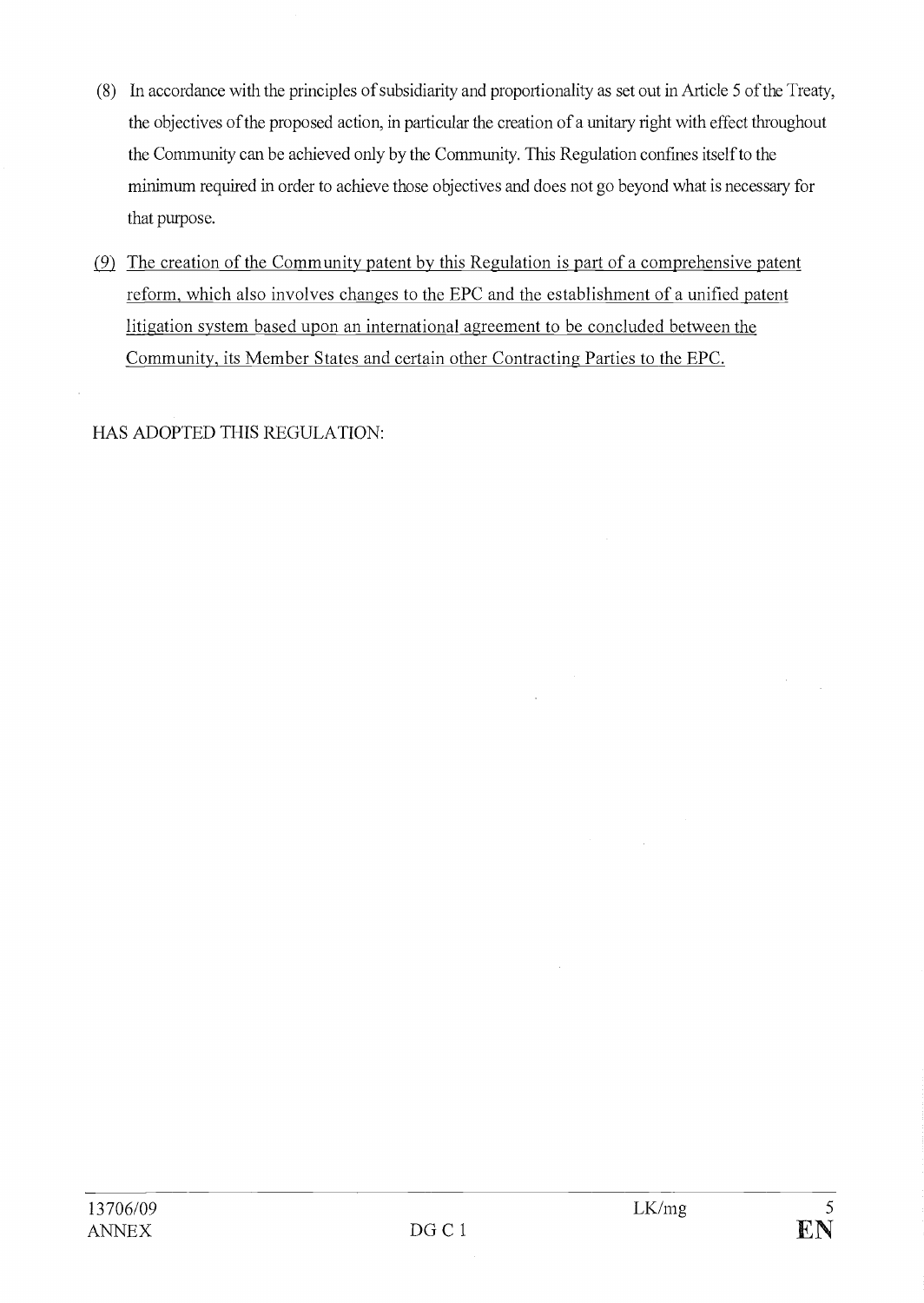## CHAPTER I GENERAL PROVISIONS

#### Article 1

#### Scope of application

This Regulation applies to ail Community patents within the meaning of Article 2 (1) and to ail applications for such patents.

#### Article 2

## Community patent

- 1. The Community patent is a European patent designating the Community, granted by the EPO under the provisions of the EPC $<sup>5</sup>$ .</sup>
- 2. The Community patent shall have a unitary character. It shall have equal effect throughout the Community and may only be granted, limited, transferred, declared invalid or lapse in respect of the whole of the Community.
- 3. The Community patent shall have an autonomous character. Subject to paragraph 4, it shall be subject only to [...1this Regulation and to the general principles of Community law. The provisions of this Regulation shall be without prejudice to the application of Community competition law or the law of Member States with regard to criminal liability, unfair competition and mergers.
- $4.$ The [...] EPC shall apply to Community patents and to applications for Community patents to the extent that this Regulation does not provide for specific rules.

<sup>&</sup>lt;sup>5</sup> http://www.epo.org/patents/law/legal-texts/epc.html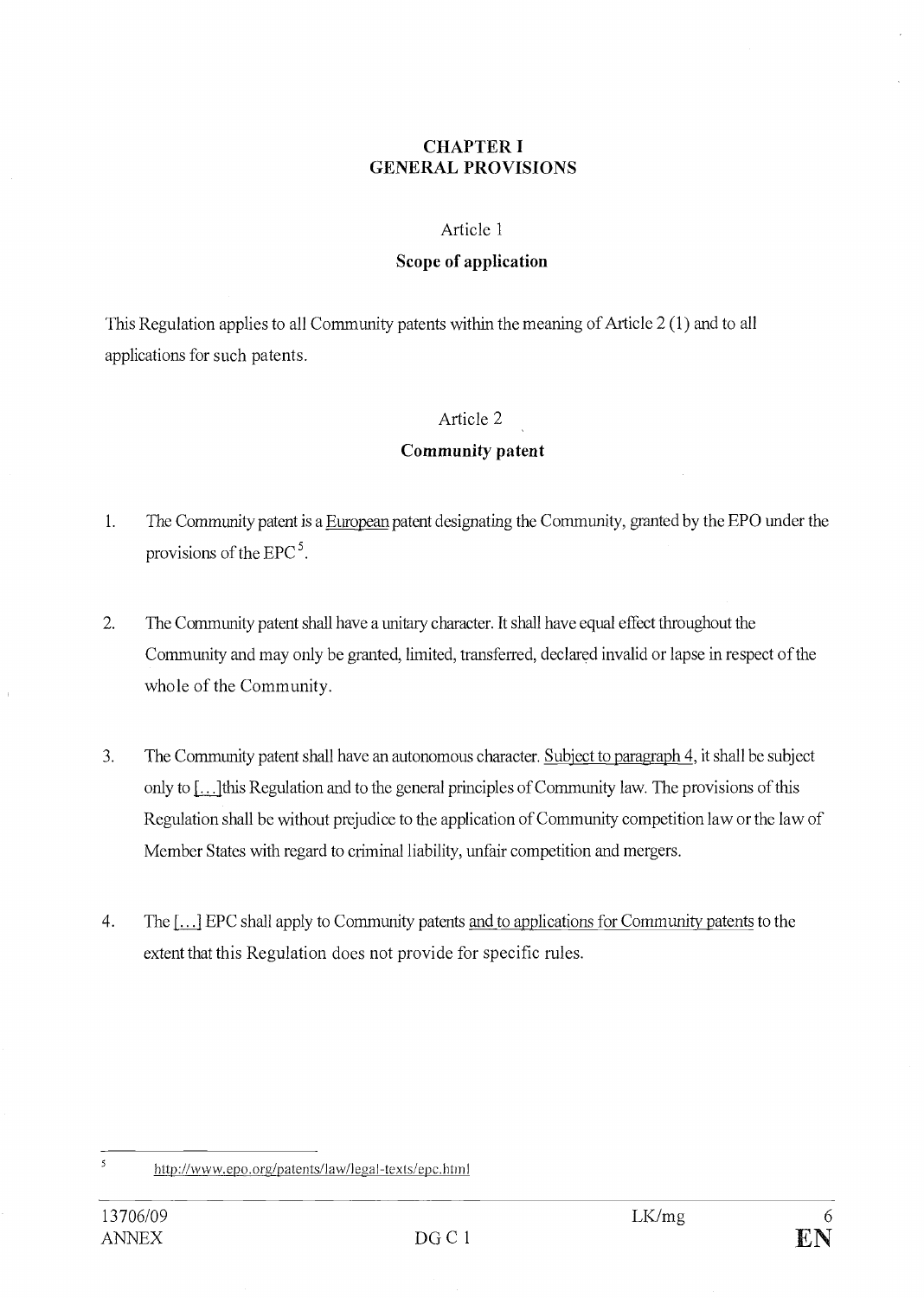# Application to the sea and submarine areas and to space

- $1.$ This Regulation shall also apply to the sea and submarine areas adjacent to a Member State's territory in which that Member State exercises sovereign rights or jurisdiction in accordance with international law.
- $2.$ This Regulation shall apply to inventions created or used in outer space, including on celestial bodies or on spacecraft, winch are under the jurisdiction and control of one or more Member States in accordance with international law.

# CHAPTER II PATENT LAW

# SECTION 1 RIGHT TO THE PATENT

# Article 4

# Right to the Community patent

- $1.$ The right to the Community patent shall belong to the inventor or his/her successor in title.
- $2<sup>1</sup>$ If the inventor is an employee, the right to the Community patent shall be determined in accordance with the law of the State in which the employee is mainly employed; if the State in which the employee is mainly employed cannot be determined, the law to be applied shall be that of the State in winch the employer has his/her place of business to which the employee is attached.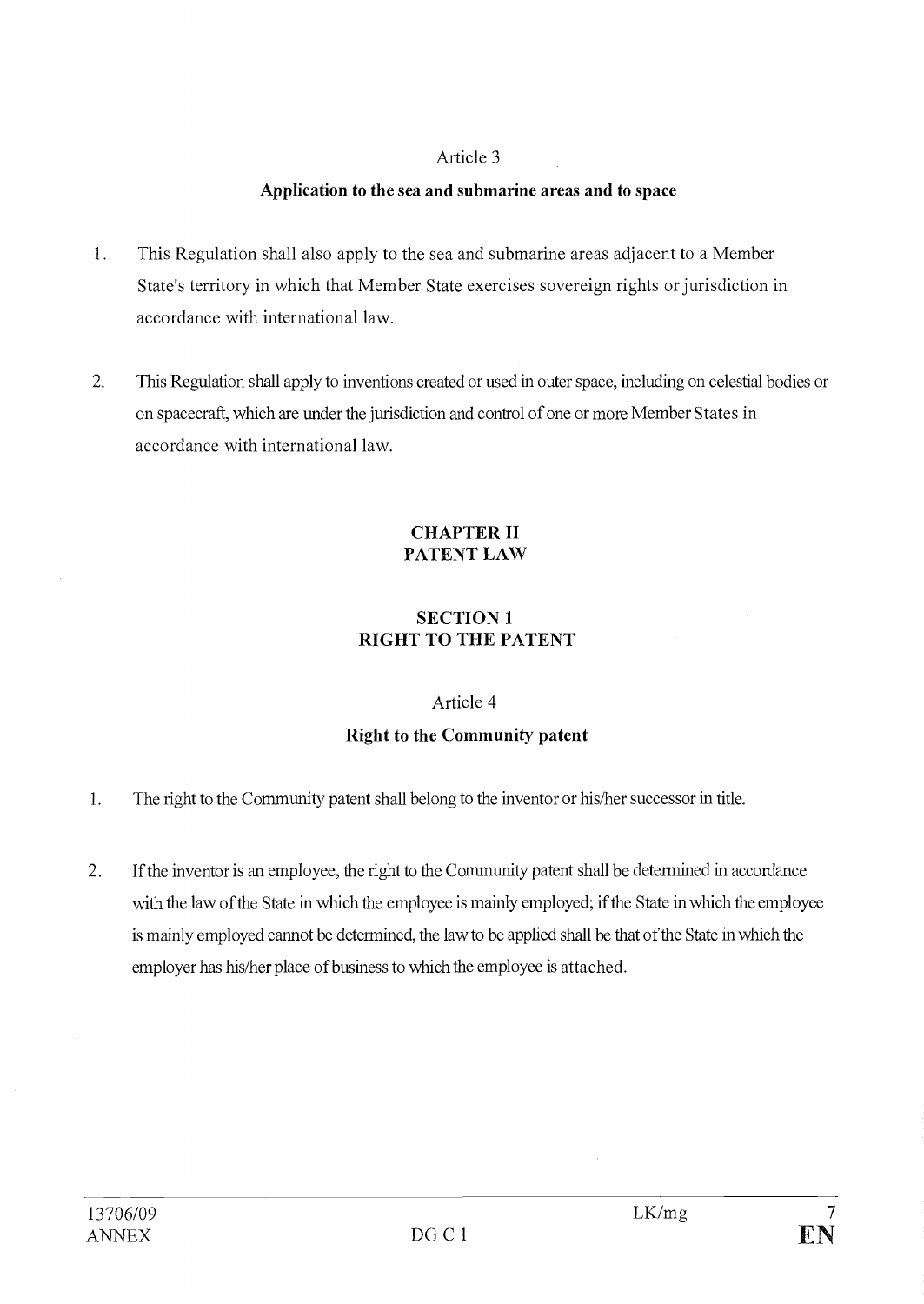3. If two or more persons have made an invention independently of each other, the right to the Community patent shall belong to the person whose application for the Community patent has the earliest date of filing or, where applicable, the earliest date of priority. This provision shall apply only if the first application for the Community patent has been published under Article 93 of the EPC.

#### Article 5

## Claiming the right to the Community patent

- $\mathbf{1}$ . If the Community patent has been granted to a person who is not entitled to it under Article 4(1) and (2), the person entitled to it under that Article may, without prejudice to any other right or remedy which may be open to him/her, claim to have the patent transferred to him/her.
- 2. Where a person is entitled to only part of the Community patent, that person may, in accordance with paragraph 1, claim to be made a joint proprietor.
- 3 Legal proceedings in respect of the rights referred to in paragraphs 1 and 2 may be instituted only within a period of three years after the date on which the Community Patent Bulletin, referred to in Article 57, publishes the mention of the grant of the Community patent. This provision shall not apply if the proprietor of the patent knew, at the time of the grant or of the acquisition of the patent, that he/she was not entitled to the patent.
- 4. The fact that legal proceedings have been instituted shall be entered in the Register of Community Patents, referred to in Article 56. The final decision in the legal proceedings or any withdrawal thereof shall also be entered.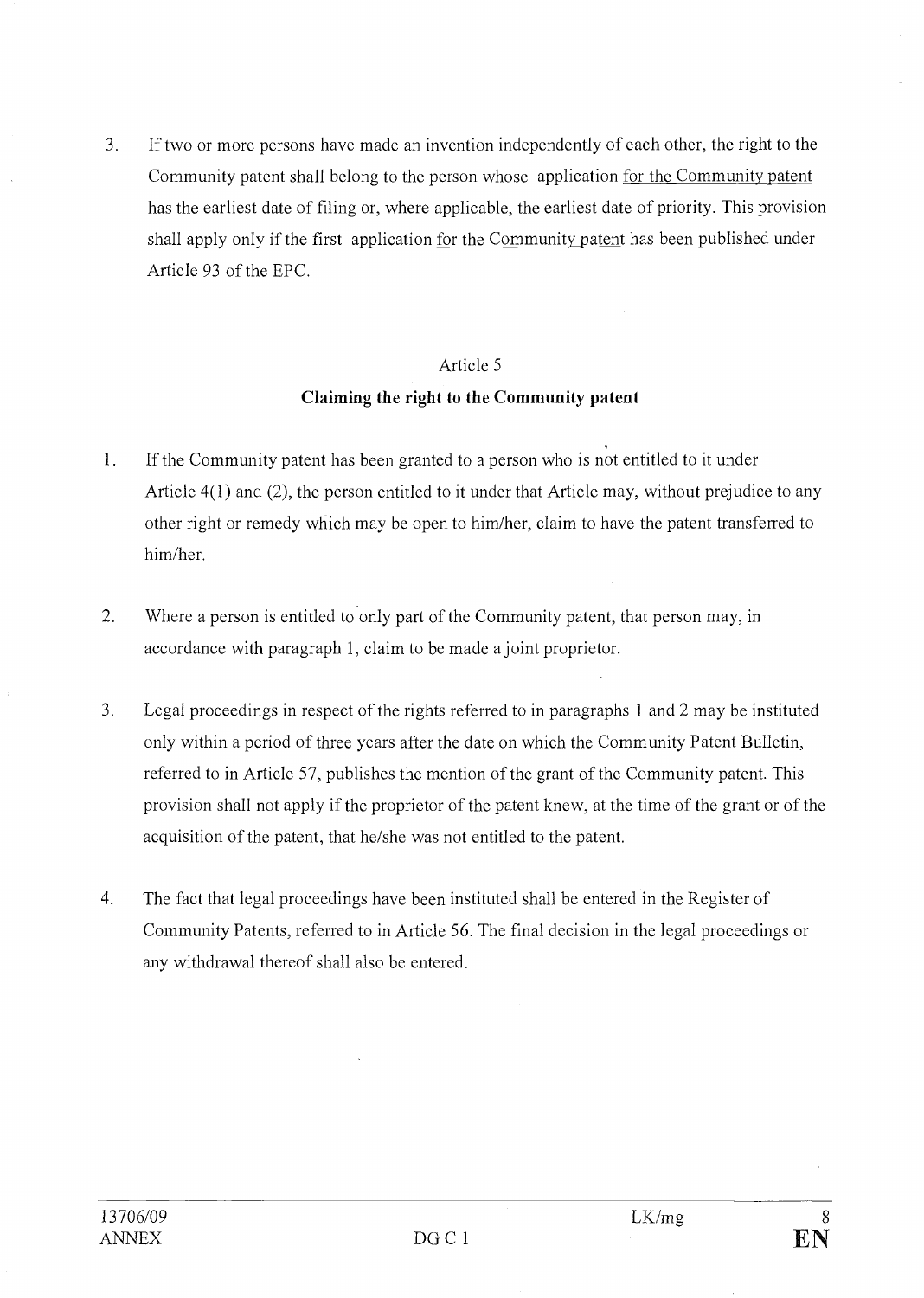# Effect of change of proprietorship of the Community patent

- 1. Where there is a complete change of proprietorship of a Community patent as a result of legal proceedings referred to in Article 5, licences and other rights shall lapse upon the registration of the person entitled to the patent in the Register of Community Patents.
- 2. If, before the institution of legal proceedings has been registered,
	- the proprietor of the patent has used the invention within the territory of the Community or made  $(a)$ effective and serious preparations to do so,
	- or
	- $(b)$ a licensee of the patent has obtained his/her licence and has used the invention within the territory of the Community or made effective and serious preparations to do so,

he/she may continue such use provided that he/she requests a non-exclusive licence of the patent from the new proprietor whose name is entered in the Register of Community Patents. Such request must be made within the period prescribed in the implementing regulations. A licence shall be granted for a reasonable period and upon reasonable terms.

3. Paragraph 2 shall not apply if the proprietor of the patent or the licensee was acting in bad faith at the time when he/she began to use the invention or to make preparations to do so.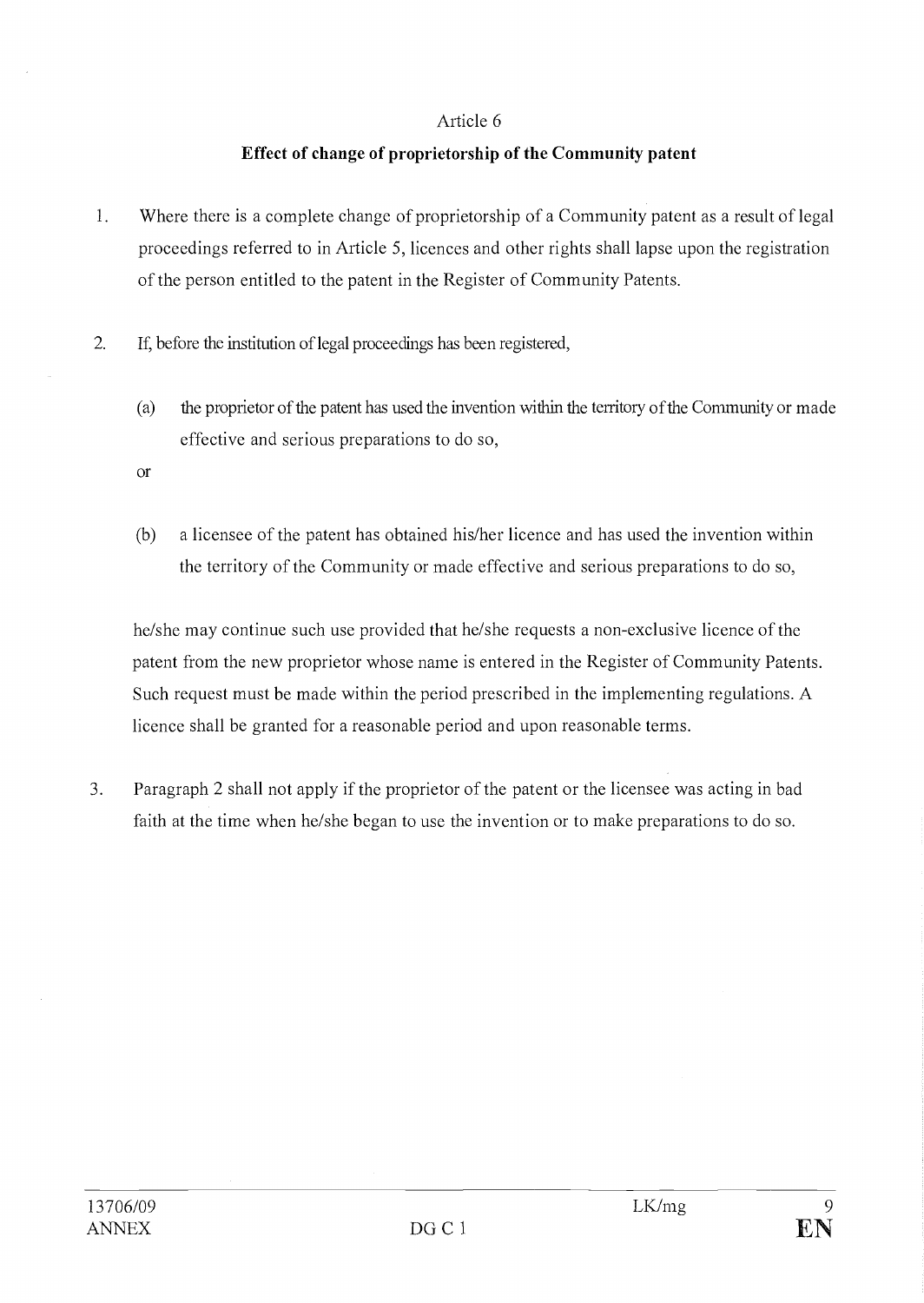#### SECTION 2

# EFFECTS OF THE COMMUNITY PATENT AND THE COMMUNITY PATENT APPLICATION

#### Article 7

#### Right to prevent the direct use of the invention

The Community patent shall confer on its proprietor the right to prevent any third party not having his/her consent from:

- making, offering, putting on the market or using a product which is the subject-matter of the patent, or  $(a)$ importing or stocking the product for these purposes;
- $(b)$ using a process which is the subject-matter of the patent or, when the third party knows, or it is obvious in the circumstances, that the use of the process is prohibited without the consent of the proprietor of the patent, from offering the process for use within the Community;
- $(c)$ offering, putting on the market, using, importing or stocking for these purposes a product obtained directly by a process which is the subject-matter of the patent.

#### Article 8

### Right to prevent the indirect use of the invention

1. In addition to the right conferred pursuant to Article 7, the Community patent shall confer on its proprietor the right to prevent any third party not having his/her consent from supplying or offering to supply within the Community to any person, other than a party entitled to exploit the patented invention, with means, relating to an essential element of that invention, for putting it into effect therein, when the third party knows, or it is obvious in the circumstances, that these means are suitable and intended for putting that invention into effect.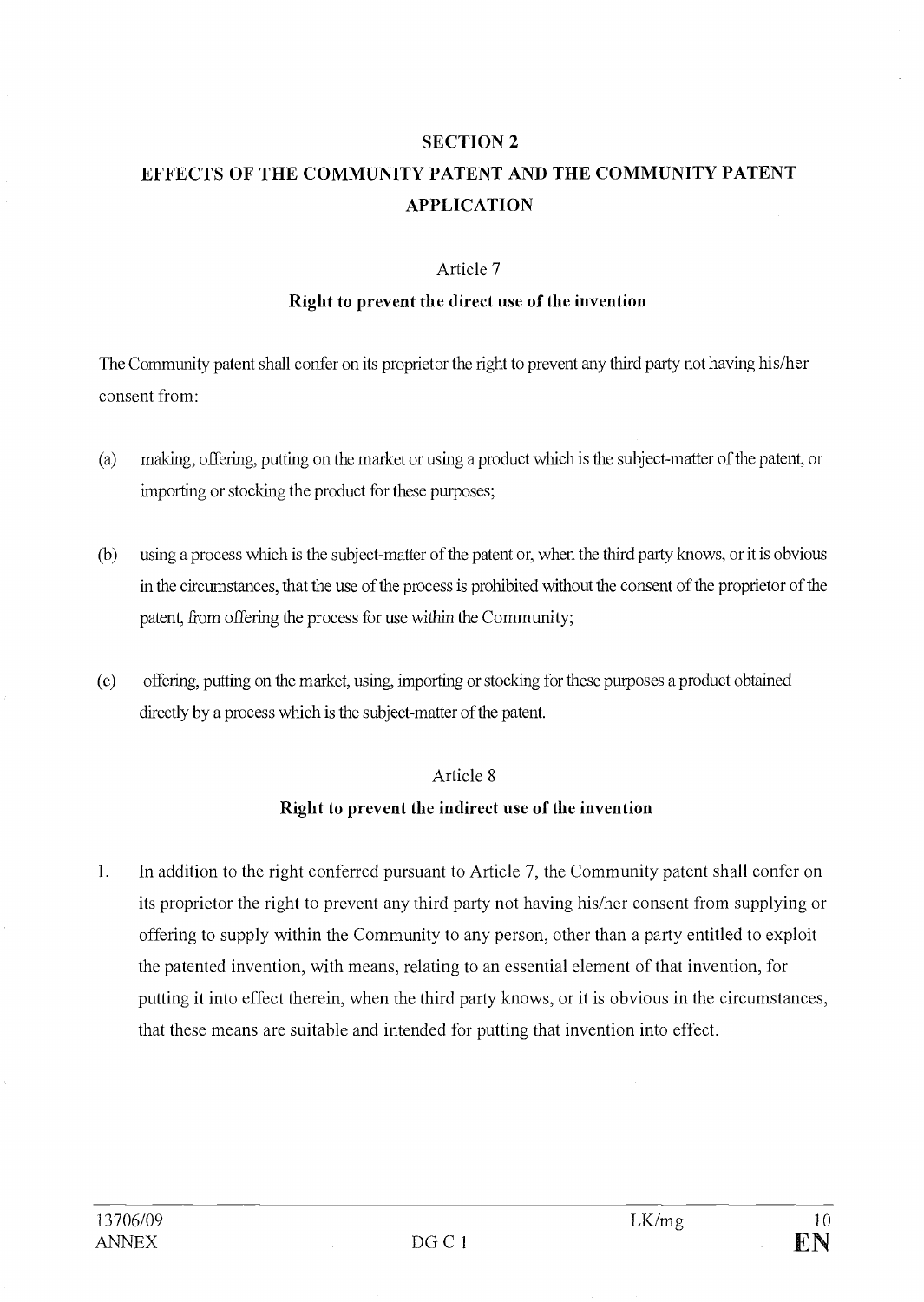- $2.$ Paragraph 1 shall not apply when the means are staple commercial products, except when the third party induces the person supplied to commit acts prohibited by Article 7.
- $3.$ Persons performing the acts referred to in Article  $9(a)$  to  $(b.1)$  shall not be considered to be parties entitled to exploit the invention within the meaning of paragraph 1.

# Limitation of the effects of the Community patent

The rights conferred by the Community patent shall not extend to:

- $(a)$ acts done privately and for non-commercial purposes;
- $(b)$ acts done for experimental purposes relating to the subject-matter of the patented invention;
- (b.1) acts carried out solely for the purpose of conducting the necessary tests and trials in accordance with Article 13 of Directive 2001/82/EC<sup>6</sup> or Article 10 of Directive 2001/83/EC;<sup>7</sup> in respect of any patent covering the reference product within the meaning of either of the said Directives
- the extemporaneous preparation for individual cases in a pharmacy of a medicine in accordance with a  $(c)$ medical prescription nor acts conceming the medicine so prepared;
- $(d)$ the use on board vessels of countries other than Member States of the patented invention, in the body of the vesse!, in the machinery, tackle, gear and other accessories, when such vessels temporarily or accidentally enter the waters of Member States, provided that the invention is used there exclusively for the needs of the vessel;
- $(e)$ the use of the patented invention in the construction or operation of aircraft or land vehicles or other means of transport of non-Member States, or of accessories to such aircraft or land vehicles, when these temporarily or accidentally enter the territory of Member States;

<sup>6</sup> Directive 2001/82/EC of the European Parliament and of the Council of 6 November 2001 on the Community code relating to veterinary medicinal products, OJ L 311, 28.11.2001, p. 1, as amended by Directive 2004/28/EC of the European Parliament and of the Council of 31 March 2004, OJ L 136, 30.4.2004, p. 58.

<sup>&</sup>lt;sup>7</sup> Directive 2001/83/EC of the European Parliament and of the Council of 6 November 2001 on the Community code relating to medicinal products for human use, OJ L 311, 28.11.2001, p. 67, as last amended by Directive 2008/29/EC of the European Parliament and of the Council of 11 March 2008, OJ L 81, 20.3.2008, p. 51.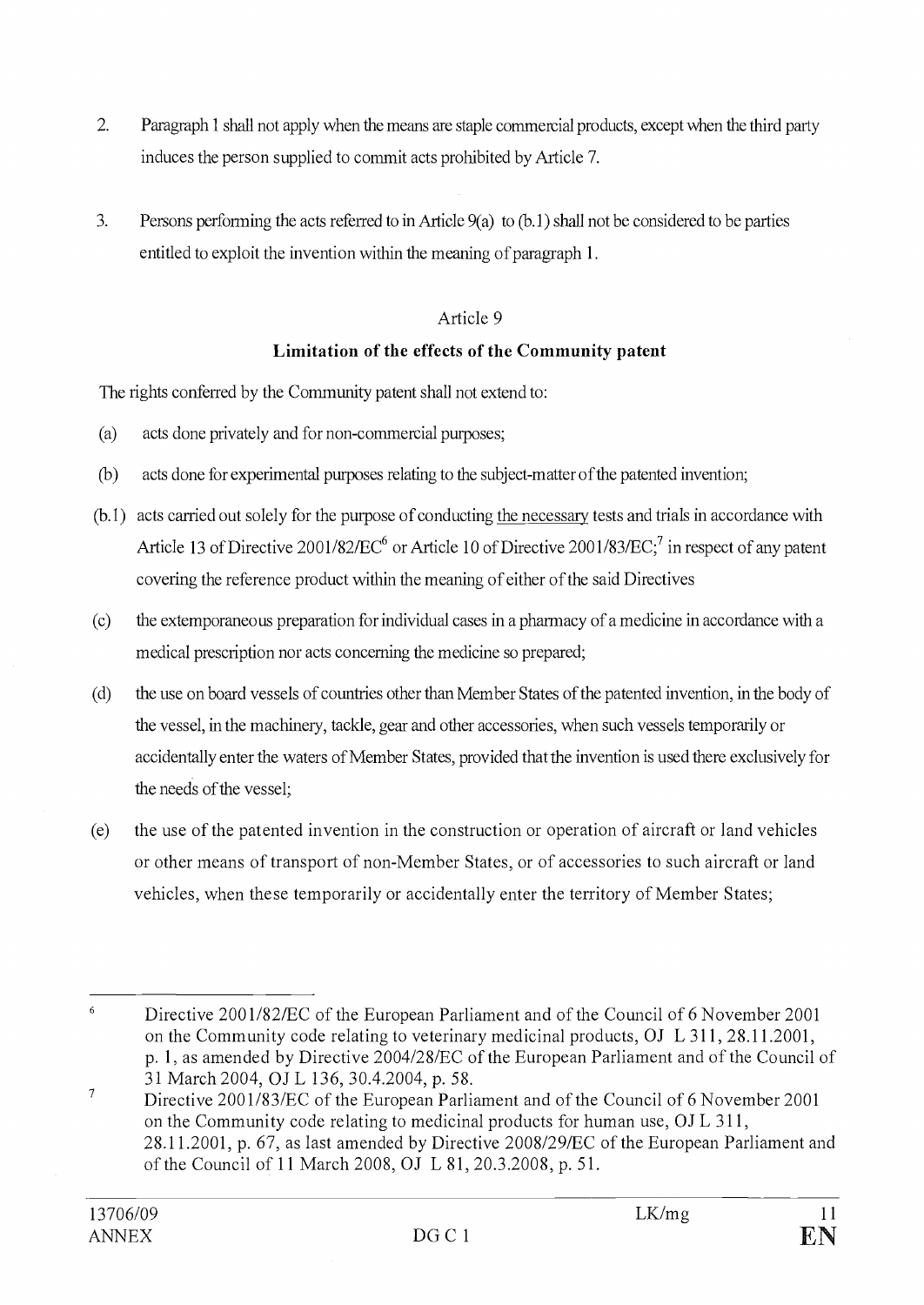- the acts specified in Article 27 of the Convention on International Civil Aviation of 7 December 1944<sup>8</sup>,  $(f)$ where these acts concern the aircrafl of a country other than a Member State;
- the use by a farmer of the product of his/her crop for propagation or multiplication on his/her own  $(g)$ holding, provided that the reproductive vegetable material was sold or otherwise commercialized by the holder of the patent or with his/her consent to the farmer, for agricultural purposes. The scope and the detailed methods of this use are laid down in Article 14 of Regulation (EC) No. 2100/94<sup>9</sup>;
- $(h)$ the use by a farmer of protected livestock for farming purposes, on condition that the breeding animais or other animal reproductive material was sold or otherwise commercialized to the farmer by the holder of the patent or with his/her consent. Such use includes the provision of the animal or other animal reproductive material for the purposes of his/her agricultural activity, but not the sale as part of or for the purpose of commercial reproductive activity;
- the acts allowed pursuant to Articles 5 and 6 of Directive 91/250/EEC on the legal protection of  $(i)$ computer programs by copyright<sup>10</sup>, in particular, by its provisions on decompilation and interoperability;
- the acts allowed pursuant to Article 10 of Directive 98/44/EC on the legal protection of  $(i)$ biotechnological inventions $^{11}$ .

<sup>8</sup> International Civil Aviation Organization (ICAO), "Chicago Convention", Document 7300/9 (9th edition, 2006).

 $\overline{9}$ Council Regulation (EC) No 2100/94 of 27 July 1994 on Community plant variety rights, OJ L 227, 1.9.1994, p 1.

<sup>&</sup>lt;sup>10</sup> Council Directive 91/250/EEC of 14 May 1991 on the legal protection of computer programs, Of L 122, 17.05.1991, p. 42.

 $\mathbf{11}$ Directive 98/44/EC of the European Parliament and of the Council of 6 July 1998 on the legal protection of biotechnological inventions OJ L 213, 30.7.1998, p. 13.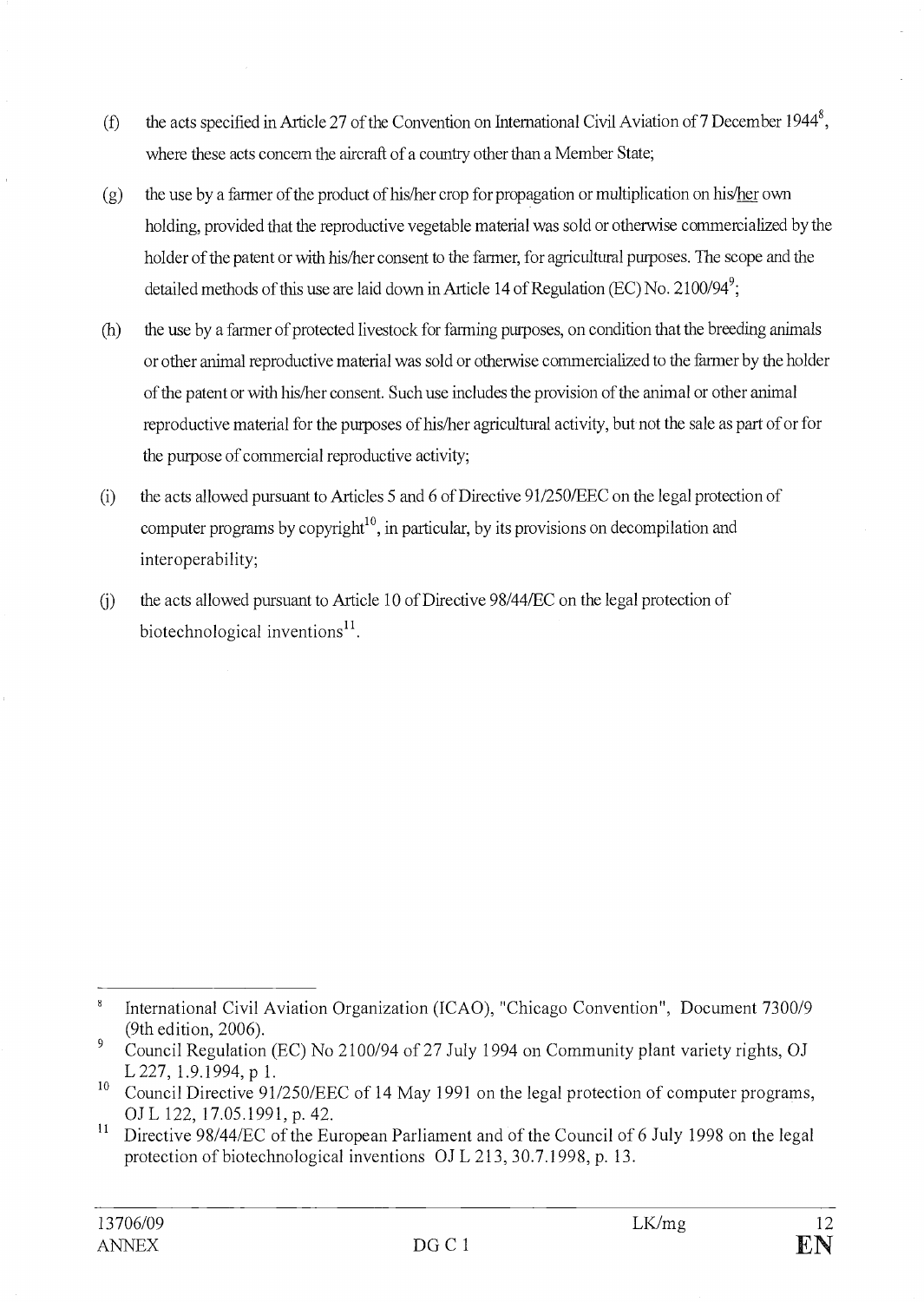#### Article 9a

#### Government use

Any provision in the law of a Member State allowing non-commercial use of national patents by or for the government may be applied to Community patents, but only to the extent that the use is necessary for essential defence or national security. The patentee should be informed as soon as reasonably possible about the act and be compensated in respect of the act by the government concerned. Any dispute as to whether a Community patent has been used as provided for in this Article or over the amount of compensation shall be decided by the national courts of the Member State concerned.

# Article 10

# Community exhaustion of the rights conferred by the Community patent

The rights conferred by the Community patent shah l not extend to acts conceming the product covered by that patent which are carried out within the territories of the Member States after that product has been put on the market in the Community by the proprietor of the patent or with his/her consent, unless there are legitimate grounds for the proprietor to oppose further commercialization of the product.

# Article 11

# Rights conferred by the Community patent application after publication

- $1.$ Compensation reasonable in the circumstances may be claimed from a third party who, in the period between the date of publication of an application for a Community patent and the date of publication of the mention of the grant of the Community patent, has made any use of the invention which, after that period, would be prohibited by virtue of the Community patent.
- $2.$ In determining the reasonable compensation, the Court shall take into account all relevant aspects, such as the economic consequences to the injured party of the use made of the invention, as well as the undeserved profits made by the person using the invention and the behaviour and the good or bad faith of the parties. The compensation shall not be punitive.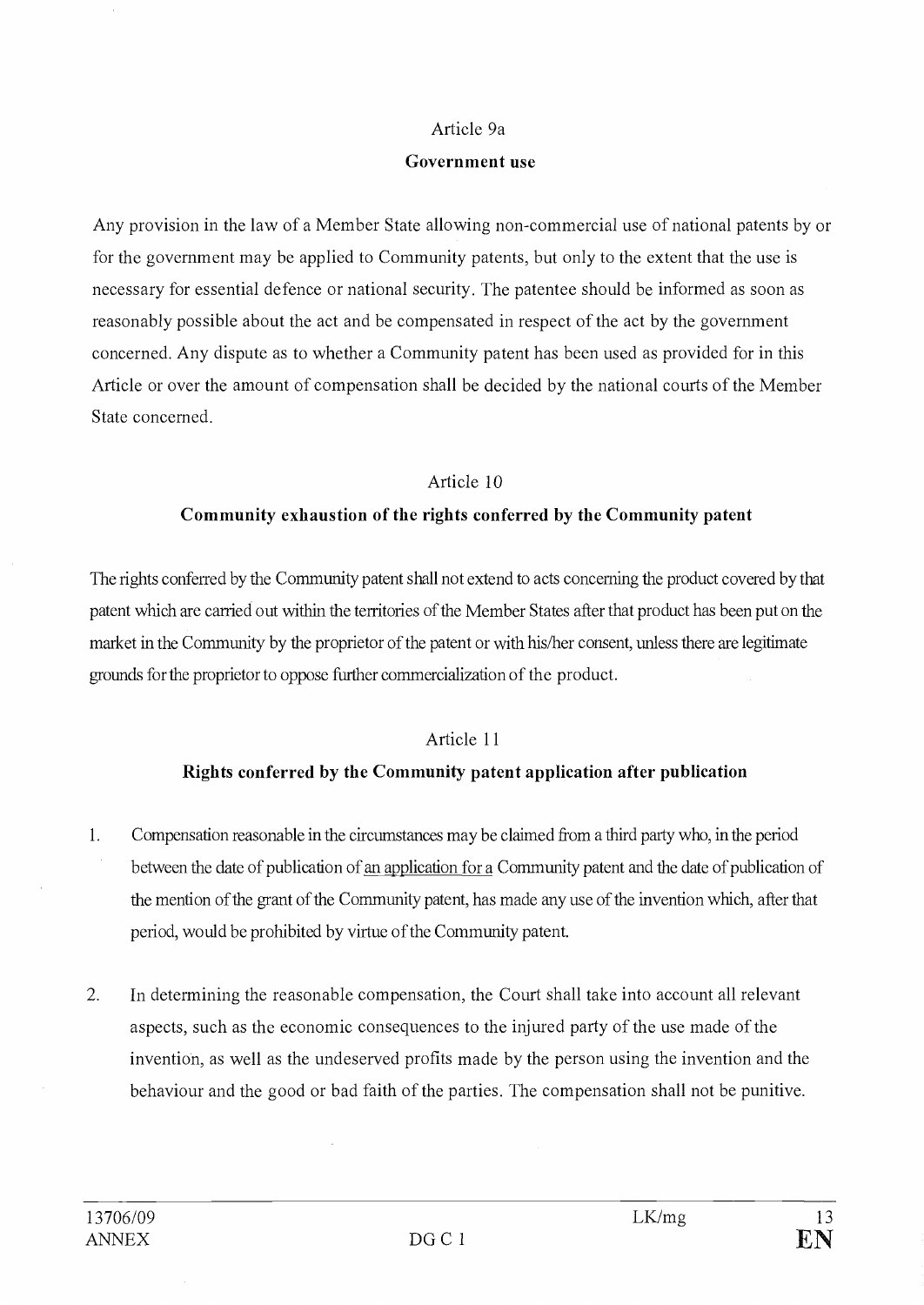#### Right based on prior use of the invention

- 1. A Community patent may not be invoked against a person who, in good faith and for business purposes, had used the invention in the Community or had made effective and serious preparations for such use before the filing date or, where priority has been claimed, the priority date of the application on the basis of which the patent is granted (hereinafter referred to as "the prior user"); the prior user shall have the right, for business purposes, to continue the use in question or to use the invention as planned during the preparations.
- $\overline{2}$ . The right of the prior user may not be transferred either during the user's lifetime or following his/her death other than with the user's undertaking or that part of the undertaking in winch the use or the preparations for use took place.

# Article 13 Process patents: burden of proof

- 1. If the subject-matter of a Community patent is a process for obtaining a new product, the same product when produced without the consent of the proprietor shall, in the absence of proof to the contrary, be deemed to have been obtained by the patented process.
- 2. The reversal of the burden of proof provided for in paragraph 1 shall apply equally where there is a strong likelihood that the same product was obtained by the process and the holder of the Community patent has not been able, despite reasonable efforts, to determine what procedure has actually been used.

In adducing proofto the contrary, the legitimate interests of the defendant in protecting his/her manufacturing and trade secrets shall be taken into account.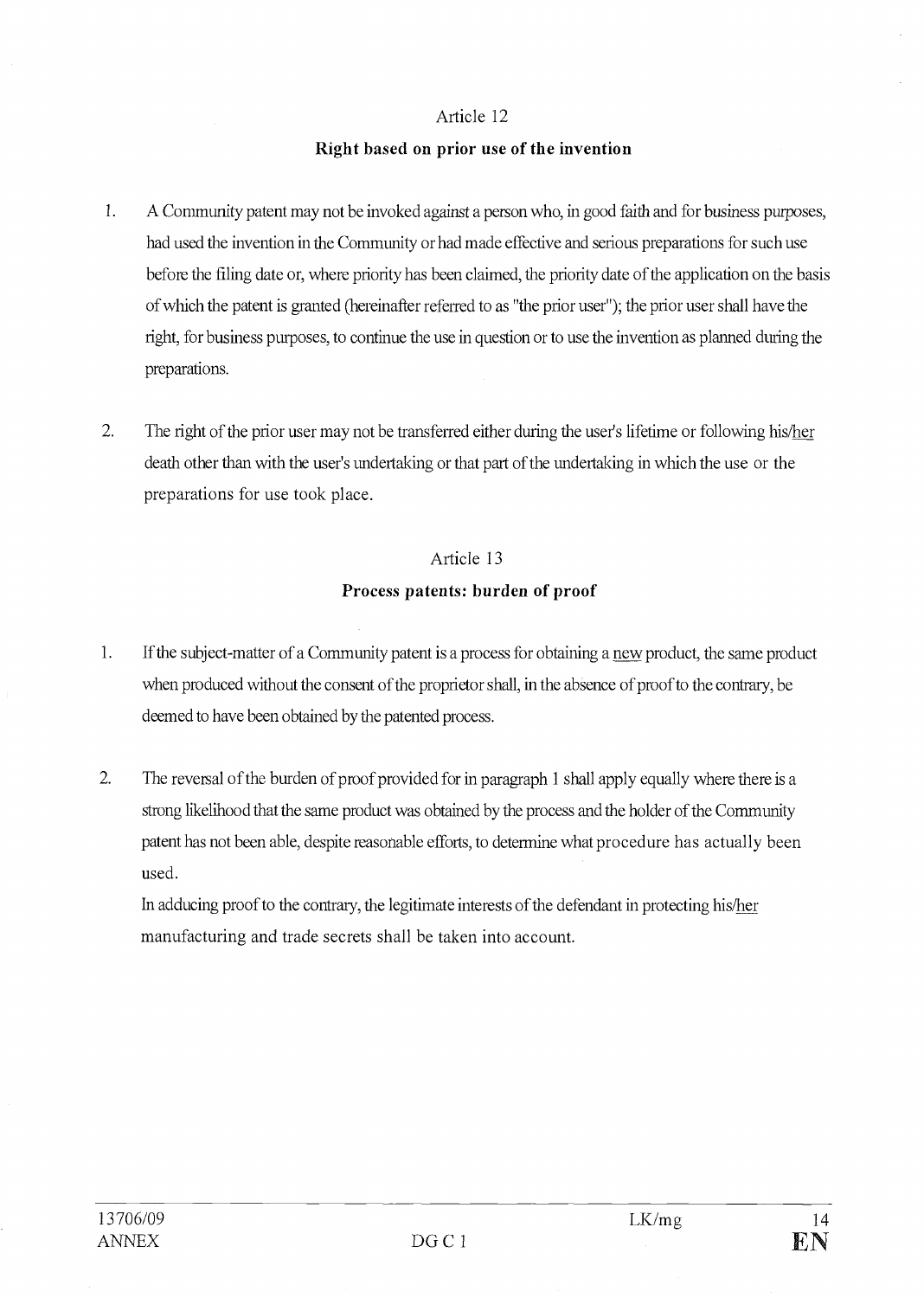# Article 13a

# Conversion into a European patent application designating one or more Member States

Any application for a Community patent may be converted into an application for a European patent designating one or more Member States, by a request filed with the EPO up to the grant of the Community patent and under the conditions specified by the provisions of the EPC.

#### SECTION 3

# THE COMMUNITY PATENT AS AN OBJECT OF PROPERTY

# Article 14

# Dealing with the Community patent as a national patent

- 1. Unless otherwise specified in Articles 15 to 24, the Community patent as an object of property shah be dealt with in its entirety, and for the whole of the Community, as a national patent of the Member State in which, according to the Register of Community Patents:
	- the applicant for the patent had his/her residence or place of business on the date of ftling of the  $(a)$ [...] application for the Community patent;
	- $(b)$ where subparagraph  $(a)$  does not apply, the applicant had an establishment on that date.

In all other cases, the Member State referred to shall be that in which the EPO has its seat.

2. If two or more persons are mentioned in the Register of Community Patents as joint applicants, [...1 paragraph  $1(a)$  shall apply to the joint applicant first mentioned. If this is not possible,  $[\dots]$  paragraph  $1(a)$  shall apply to the joint applicants next mentioned in order of entry. Where [...] paragraph  $1(a)$  does not apply to any of the joint applicants,  $[\dots]$  paragraph 1(b) shall apply.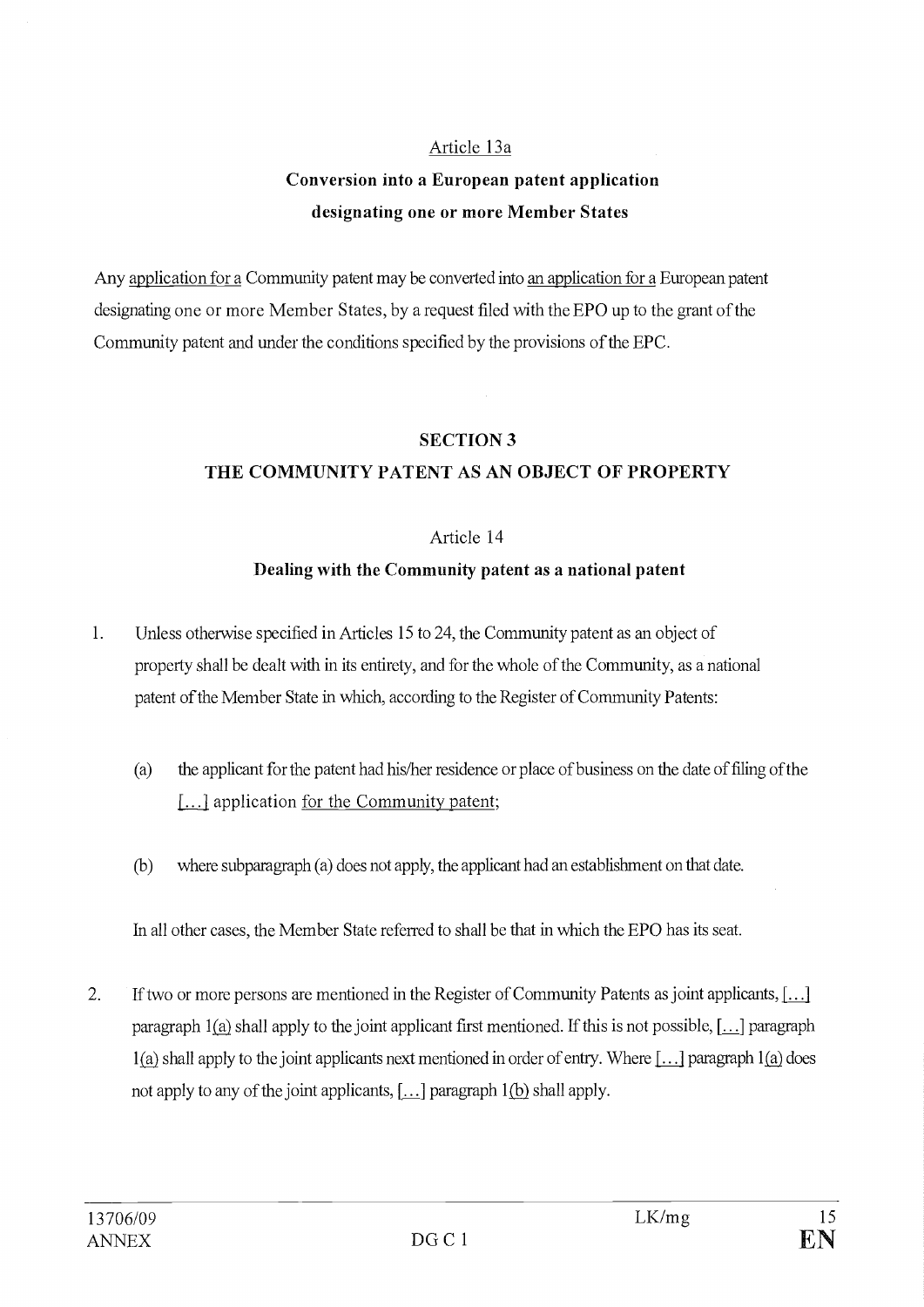# Transfer

- 1. The transfer of the Community patent shall be made in writing and shall require the signature of the parties to the contract, except when it is a result of a judgment; otherwise it shall be void. The transfer shall be entered in the Register of Community Patents.
- 2. Subject to Article 6(1), a transfer shall not affect rights acquired by third parties before the date of transfer.
- $\overline{3}$ . A transfer shall, to the extent to which it is verified by such written documents referred to in paragraph 1, have effect vis-à-vis third parties only atter entry in the Register of Community Patents. Nevertheless, a transfer, before it is so entered, shall have effect vis-à-vis third parties who have acquired rights after the date of the transfer but who knew of the transfer on the date on which the rights were acquired.

# Article 16

# Rights in rem

- $1.$ The Community patent may, independently of the undertaking, be given as security or be the subject of rights in rem.
- 2. At the request of one of the parties, the rights referred to in paragraph 1 shall be entered in the Register of Community Patents and published in the Community Patent Bulletin.

# Article 17

# Levy of Execution

- 1. The Community patent may be levied in execution.
- 2. At the request of one of the parties, the levy of execution shall be entered in the Register of Community Patents of this Regulation and published in the Community Patent Bulletin.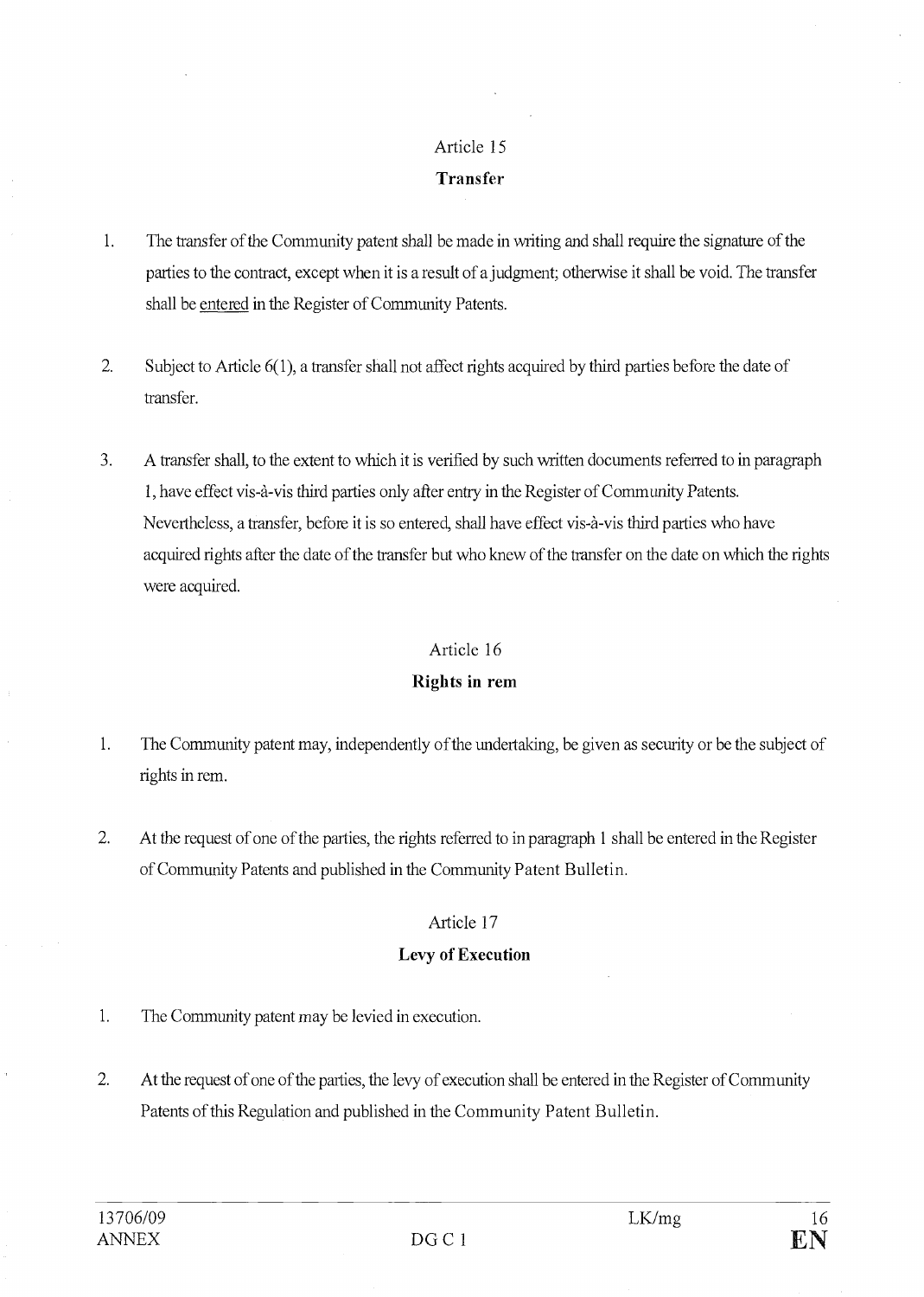# Insolvency proceedings

- $\overline{1}$ . The only insolvency proceedings in which a Community patent may be involved shall be those instituted in the Member State within the territory of which the centre of a debtor's main interests is situated.
- $2.$ In the case of joint proprietorship of a Community patent, paragraph 1 shall apply to the share of the joint proprietor.
- $3.$ Where a Community patent is involved in insolvency proceedings, on request of the competent national authority an entry to this effect shall be made in the Register of Community Patents and published in the Community Patent Bulletin.

# Article 19

# Contractual licensing

- 1. The Community patent may be licensed in whole or in part for the whole or part of the Community. A licence may be exclusive or non-exclusive.
- $\overline{2}$ . The rights conferred by the Community patent may be invoked against a licensee who breaches any restriction in the licensing contract.
- $3.$ Article 15(2) and (3) shall apply to the grant or transfer of a licence in respect of a Community patent.

 $\mathcal{A}^{\mathcal{A}}$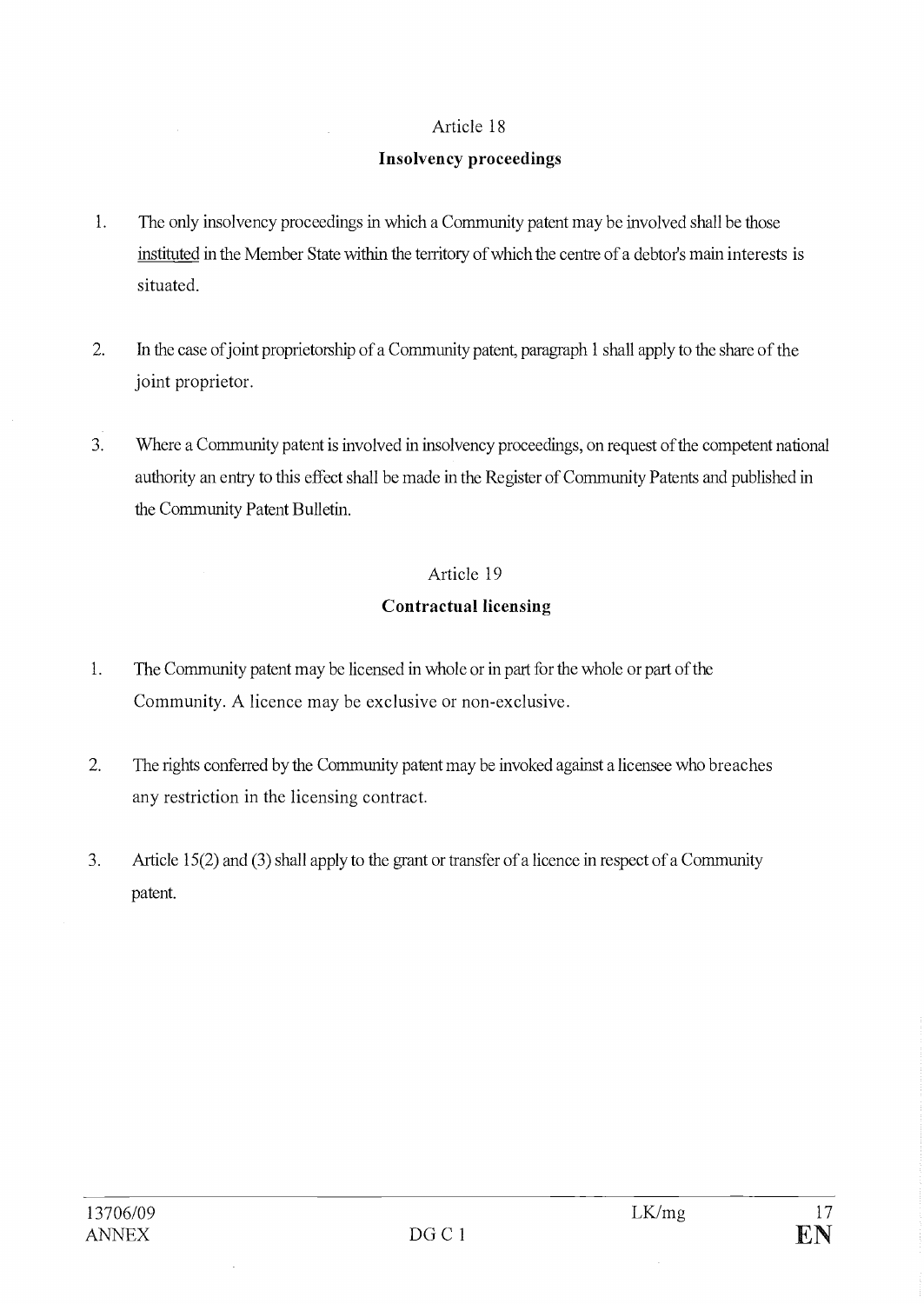## Licences of right

- 1. The proprietor of a Community patent may file a written statement with the EPO that he/she is prepared to allow any person to use the invention as a licensee in return for appropriate compensation. In that case, the renewal fees for the Community patent which fall due after receipt of the statement shall be reduced under the conditions specified in the EPC. Where there is a complete change of proprietorship of the patent as a result of legal proceedings under Article 5, the statement shall be deemed withdrawn on the date of entry of the name of the person entitled to the patent in the Register of Community Patents.
- $2.$ The statement may be withdrawn at any lime by a written communication to this effect to the EPO, provided that no-one has yet informed the proprietor of the patent of his/her intention to use the invention. Such withdrawal shall take effect from the date of receipt of that communication by the EPO. The amount by winch the renewal fees were reduced shall be paid within one month after withdrawal; Article  $25(2)$  shall apply, but the six-month period shall start upon expiry of the above period.
- $3.$ The statement may not be filed while an exclusive licence is recorded in the Register of Community Patents or a request for the recording of such a licence has been filed at the EPO.
- $4.$ On the basis of the statement, any person shall be entitled to use the invention as a licensee. A licence obtained under the terms of this Article shah, for the purposes of this Regulation, be treated as a contractual licence.
- 5. No request for recording an exclusive licence in the Register of Community Patents shall be admissible alter the statement has been flled, unless it is withdrawn or deemed vvithdrawn.
- 6. The Member States may not grant licences of right in respect of a Community patent.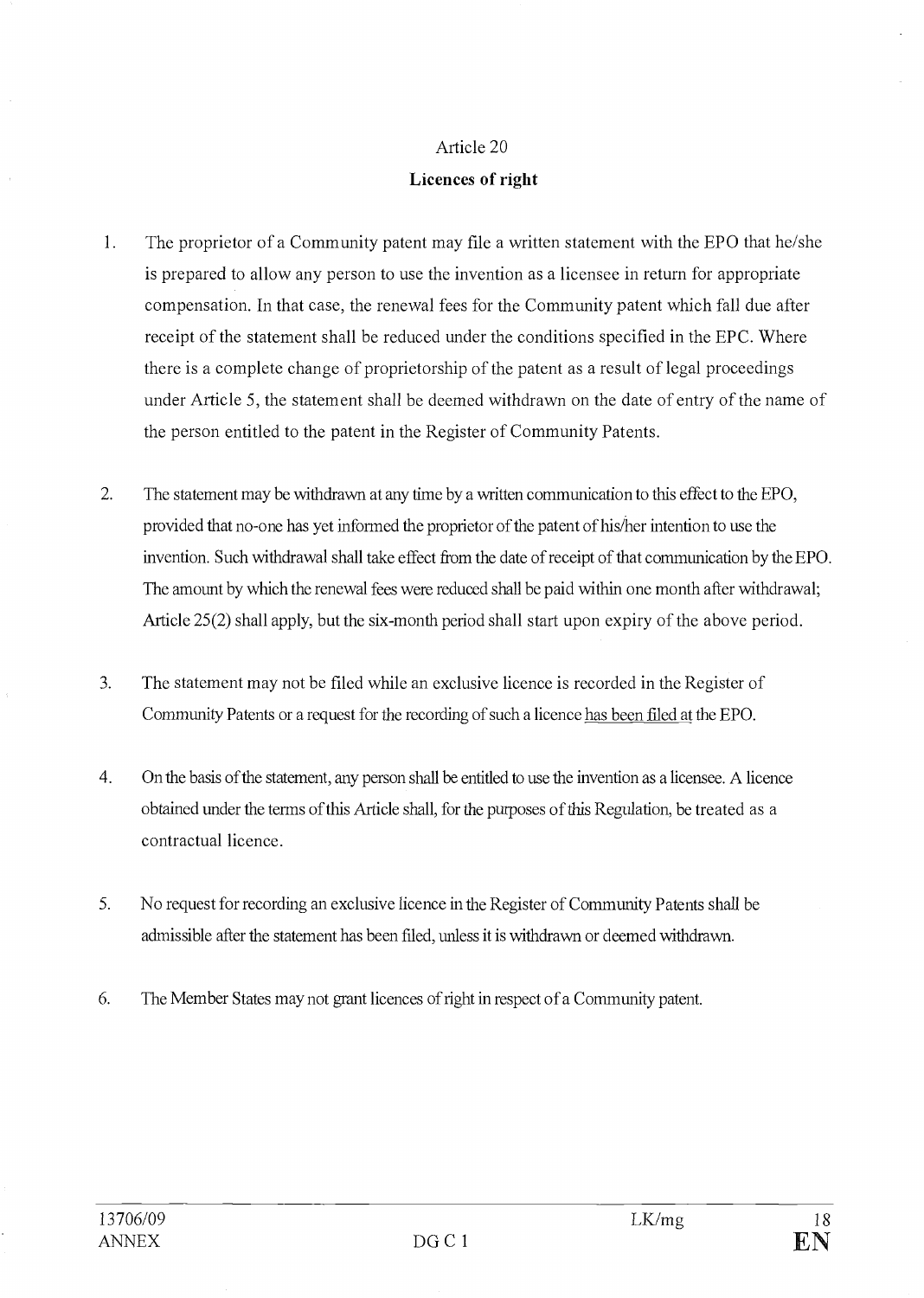## Grant of compulsory licences

- 1. The Court may grant a compulsory licence for lack or insufficiency of exploitation of a Community patent to any person filing an application four years or later after the patent application was filed and three years or later after the patent was granted if the patent proprietor has not exploited the patent in the Community on reasonable terms or has not made effective and serious preparations to do so, unless he/she provides legitimate reasons to justify his/her inaction, and on the condition that the grant of the compulsory licence is required in the public interest. In determining the lack or insufficiency of exploitation of the patent, no distinction shall be made between products originating within the Community and products imported to the Community from a member of the World Trade Organization.
- $\overline{2}$ . On request, the Court may grant a compulsory licence in respect of a Community patent (first patent) to the proprietor of a national or Community patent (second patent) or  $[\dots]$  plant variety right who cannot exploit his/her second patent or [...] plant variety right without infringing [...] the first patent, valid for the territory of the second patent or plant variety right, provided that the invention or new plant variety claimed in the second patent or plant variety right involves an important technical advance of considerable economic significance in relation to the invention claimed in the first patent. [...] The owner of the first patent shall be entitled to a cross-licence on reasonable terms to exploit the second patented invention or protected plant variety.

Where on the corresponding conditions as above in this paragraph a proprietor of a Community patent is granted a compulsory licence in respect of a first national patent or national or Community plant variety right, the owner of the first patent or plant variety right shall be entitled to a cross-licence on reasonable terms to use the patented invention of the dependent Community patent for the territory of the first patent or plant variety right.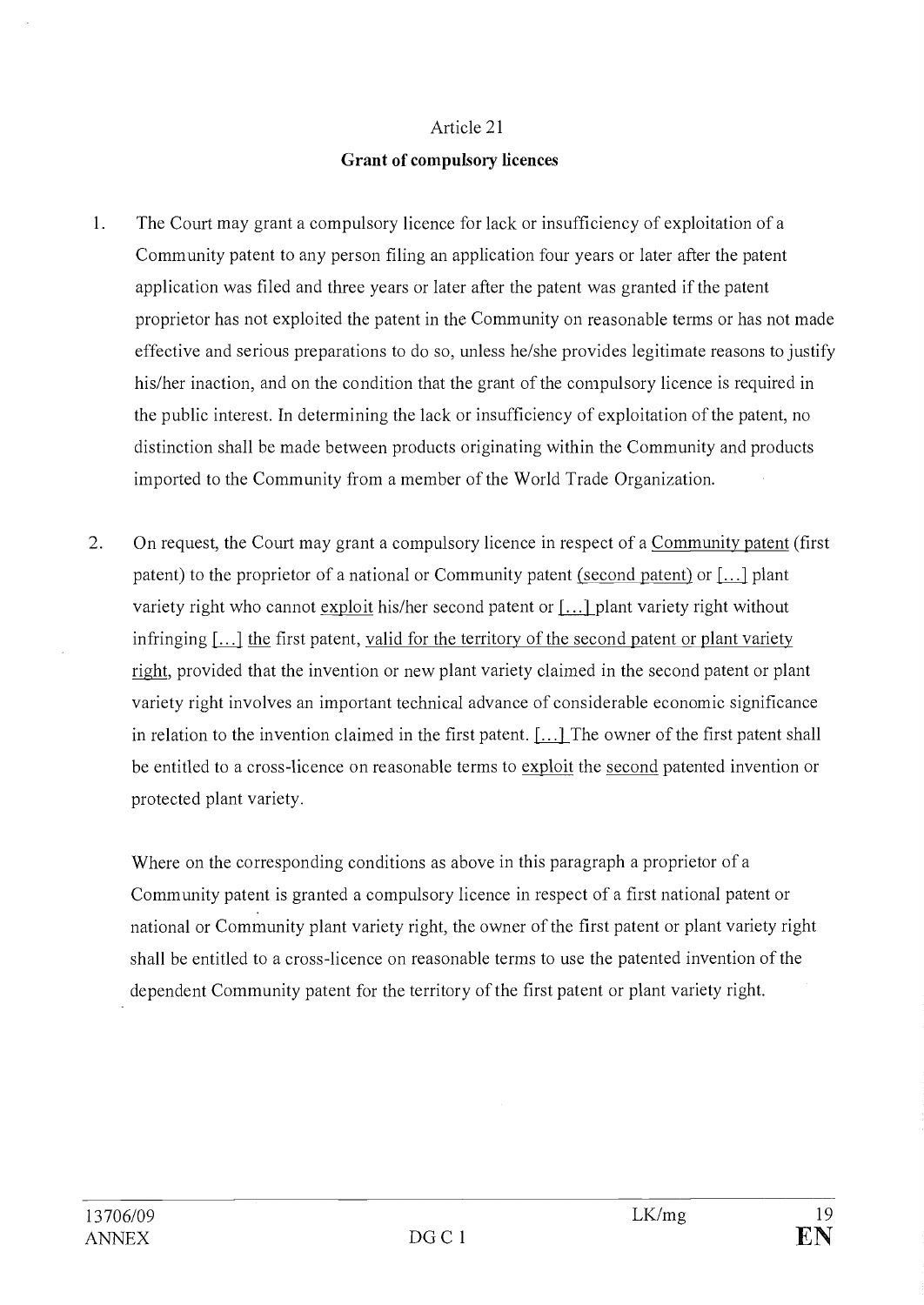- $3.$ The Court may grant a compulsory license under the conditions set out in the Regulation (EC) No 816/2006 of the European parliament and of the Council of 17 May 2006 on compulsory licensing of patents relating to the manufacture of pharmaceutical products for export to countries with public health problems.
- $4.$ In times of national emergency or in other situations of extreme urgency, including those relating to a public interest of extreme importance, the Court may authorise at the request of a Member State the exploitation of a Community patent.
- 5 In the case of semi-conductor technology, exploitation shall be possible without the authorisation of the right holder only in the situations set out in paragraph 4.
- 6 A licence or exploitation set out in paragraphs 1 and 2 may be granted only if the proposed user lias made efforts to obtain authorization from the patent holder on reasonable commercial ternis and conditions, and if such efforts have not been successful within a reasonable period of time. However, the authority granting the licence may derogate from this condition in the situations set out in paragraph 4. In these situations, the right holder shall be informed as soon as reasonably possible.
- 7 The detailed rules of application and the procedures to be used for applying the principles set out in this Article shall be laid down in the Agreement on, and the Statute and the Rules of Procedure of the Court.

# Conditions applicable to compulsory licences

When granting the compulsory licence under Article 21, the Court shall specify the type of use covered and the conditions to be met. The following conditions shall apply:

(a) the scope and duration of the exploitation shall be limited to the purpose for which it was authorized;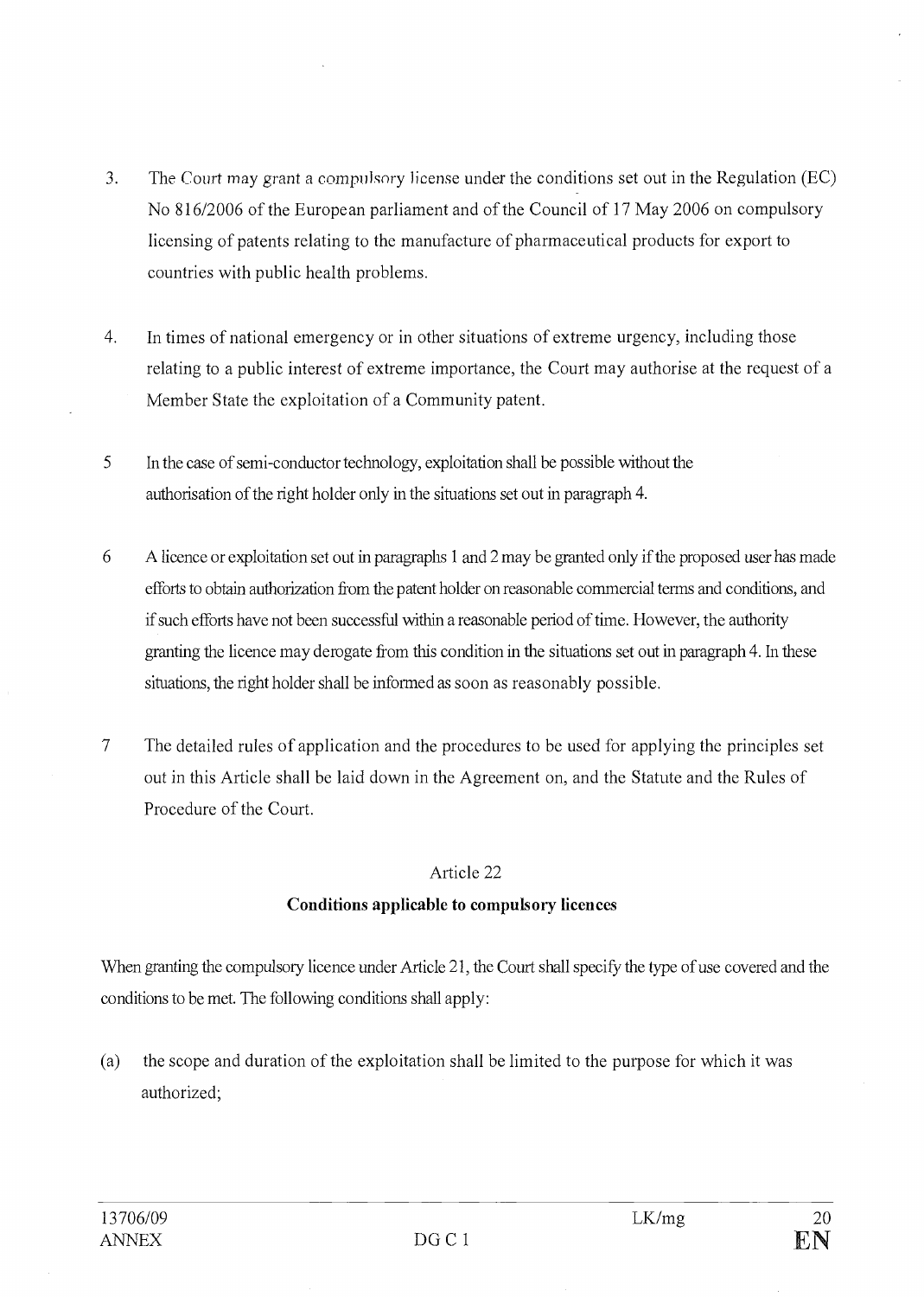- $(b)$ the exploitation shall be non-exclusive;
- $(c)$ the exploitation shall be non-assignable, except with that part of the enterprise or goodwill which enjoys such use;
- the exploitation shall be authorized predominantly for the supply of the internal market of the  $(d)$ Community;
- $(e)$ the Court may, on reasoned request of the patent holder, the holder of a contractual license or the holder of the compulsory license, change the conditions set by the authorisation or decide to cancel the authorization, subject to adequate protection of the legitimate interests of the persons so authorized, if and when the circumstances which led to it either change or cease to exist and are unlikely to recur;
- $(f)$ the licence holder shall pay the right holder adequate remuneration in the circumstances of each individual case, taking into account the economic value of the authorization;
- in the case of a compulsory licence in respect of a dependent patent or a plant variety right,  $(g)$ the exploitation authorized in respect of the first patent shall be non-assignable except with the assignment of the second patent or plant variety right.

# Article 23 Effects vis-à-vis third parties

- 1. Legal acts referred to in Articles 16 to 22 concerning a Community patent shall have effects vis-à-vis third parties in all the Member States only after entry in the Register of Community Patents. Nevertheless, such an act, before it is so entered, shall have effect vis-à-vis third parties who have acquired rights concerning the patent after the date of that act but who knew of the act at the date on which the rights were acquired.
- Paragraph 1 shall not apply in the case of a person who acquires the Community patent or a right 2. concerning the Community patent by way of transfer of the whole of the undertaking or by any other universal succession.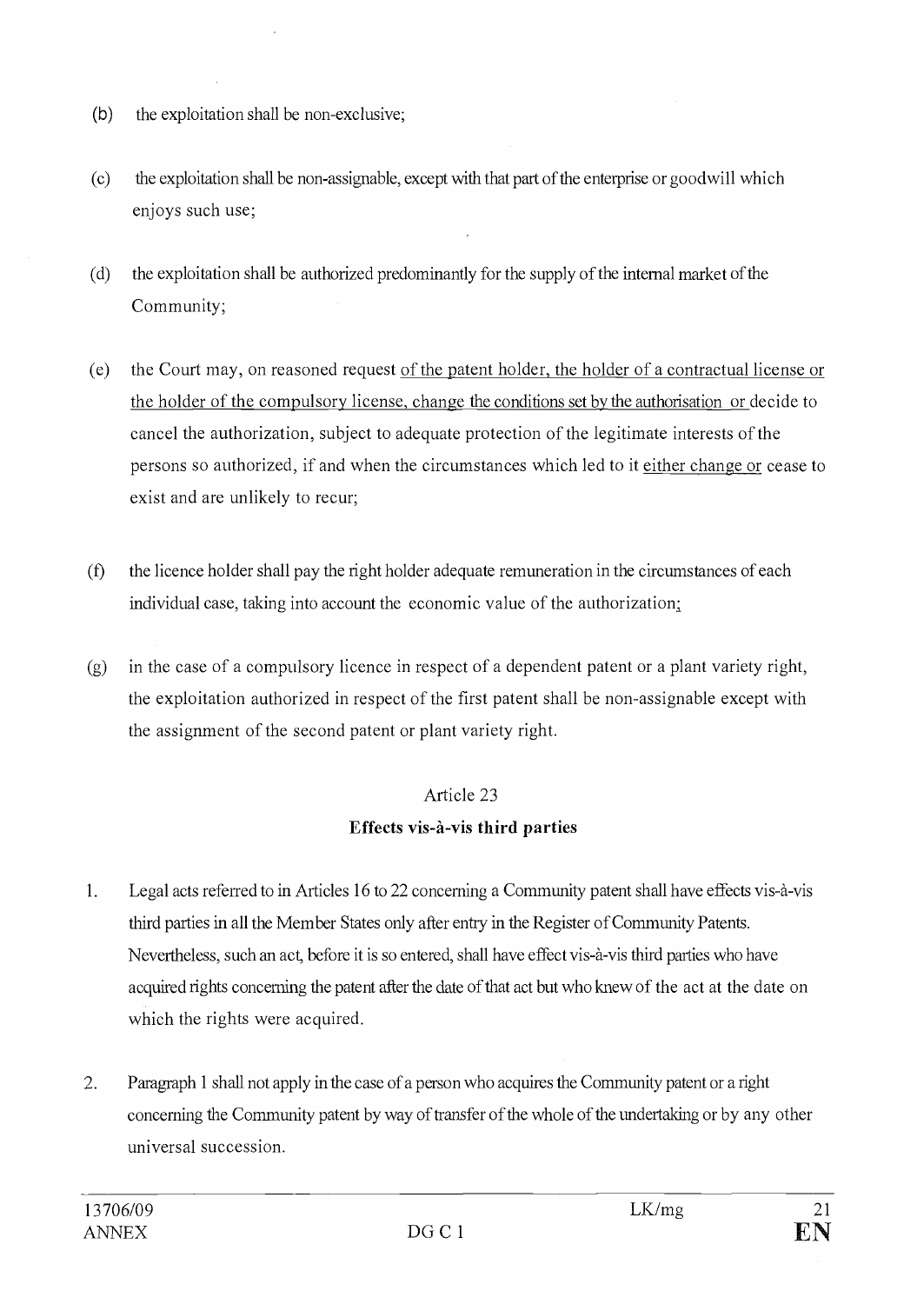#### The application for a Community patent as an object of property

- 1. Articles 9a and 14 to 19 and Article 21(3) to (6), and Article 22 shall apply to the application for a Community patent, whereby it is understood that ail references to the Register of Community Patents include references to the European Patent Register provided for by the EPC.
- The rights acquired by third parties in respect of an  $[\dots]$  application for Community patent referred to  $2.$ in paragraph 1 shah continue to be effective with regard to the Community patent granted upon that application.

# $\lfloor \ldots \rfloor$

# CHAPTER III

# RENEWAL, LAPSE AND INVALIDITY OF THE COMMUNITY PATENT

## SECTION 1

## RENEWAL AND LAPSE

## Article 25

## Renewal fees

- 1. Annual renewal fees in respect of Community patents shall be paid to the EPO. These fees shall be due in respect of the years following the year in winch the Community Patent Bulletin referred to in Article 57 mentions the grant of the Community patent.
- 2. When a renewal fee has not been paid on or before the due date, the fee may be validly paid within six months of that date, provided that an additional fee is paid at the same time.
- $3<sup>1</sup>$ Any renewal fee in respect of a Community patent falling due within two months after the publication of the mention of the grant of the Community patent shall be deemed to have been validly paid if it is paid within the period mentioned in paragraph 2. No additional fee shah be charged in this case.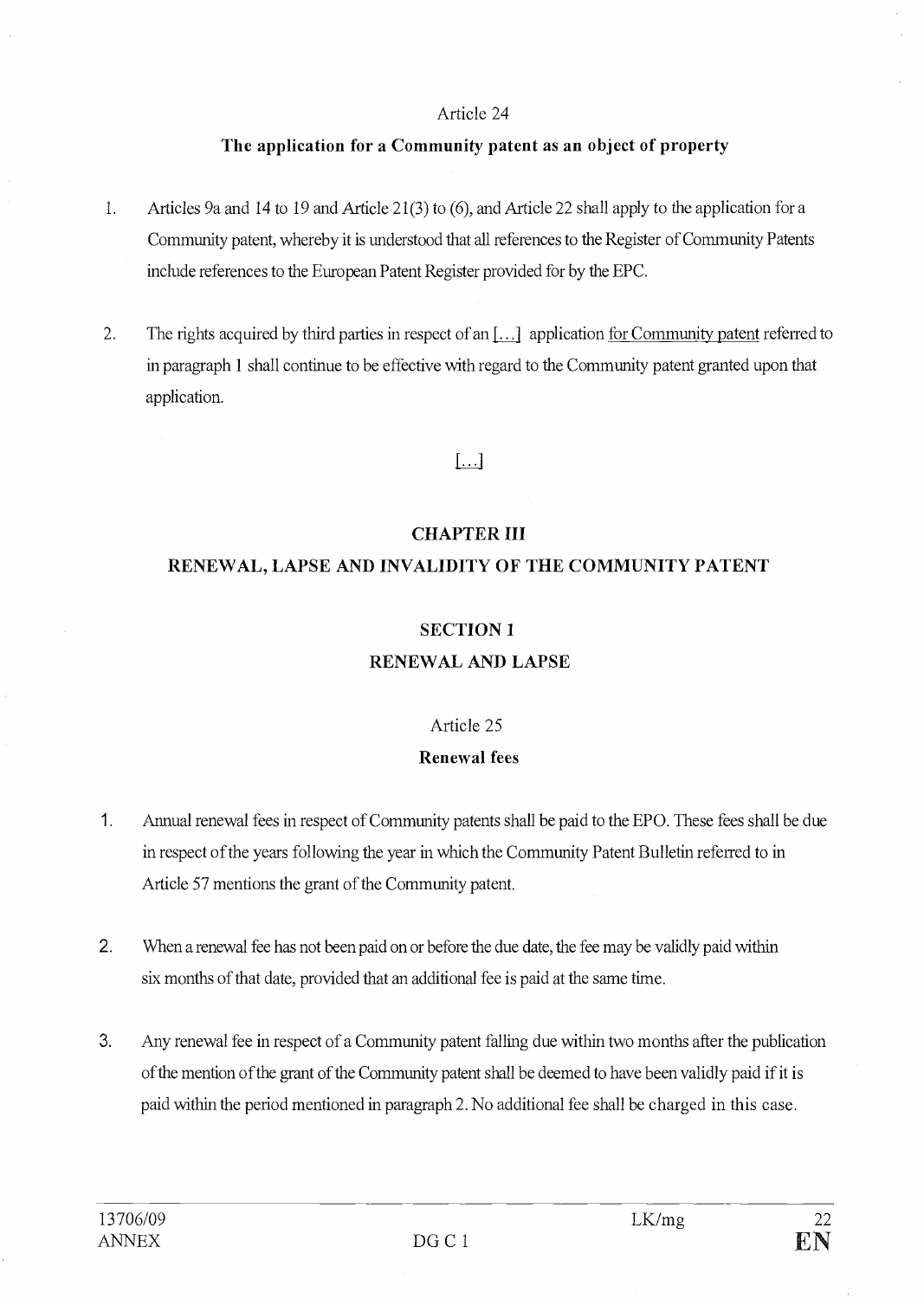## Surrender

- $\mathbf{1}$ . The Community patent may be surrendered only in its entirety.
- $2.$ Surrender must be declared in writing to the EPO by the proprietor of the patent. It shall not have effect until it is entered in the Register of Community Patents.
- $\overline{3}$ . Surrender shall be entered in the Register of Community Patents only with the agreement of any third party who has a right in rem recorded in the Register or in respect of whom there is an entry in the Register pursuant to Article 5(4), first sentence. If a licence is recorded in the Register, surrender shall be entered only if the proprietor of the patent proves that he/she has previously informed the licensee of his/her intention to surrender; this entry shall be made in accordance with the provisions of the EPC.

#### Article 27

# Lapse

- 1. The Community patent shall lapse:
	- 20 years after the date of filing of the application;  $(a)$
	- $(b)$ if the proprietor of the patent surrenders it in accordance with Article 26;
	- if a renewal fee and any additional fee have not been paid in due time.  $(c)$
- 2. The lapse of a patent for failure to pay a renewal fee and any additional fee within the due period shall be deemed to have occurred on the date on which the renewal fee was due.
- 3. The EPO shall record the lapse of the Community patent in accordance with the provisions of the EPC.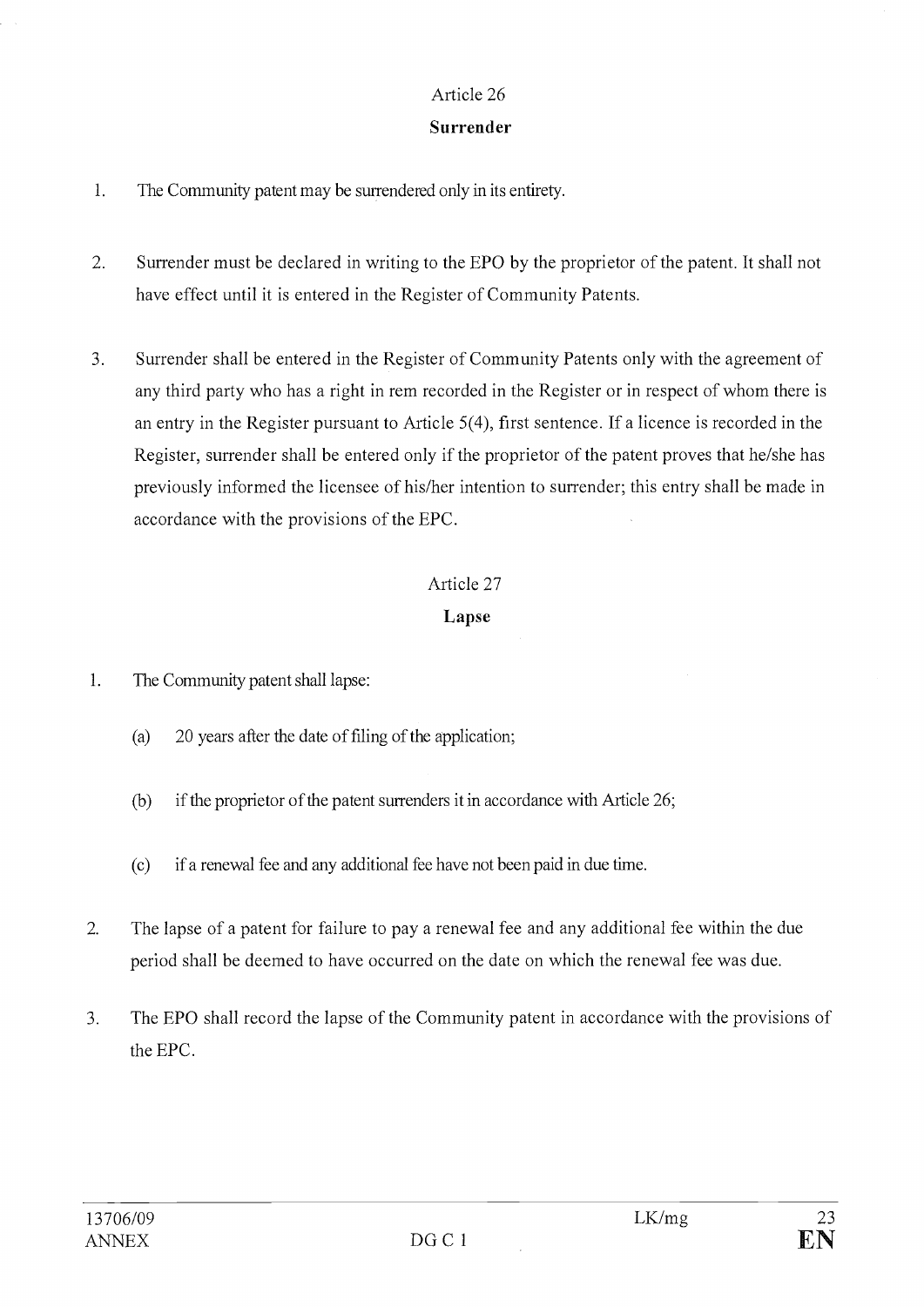# Article 27a Re-establishment of rights (Restitutio in integrum)

- 1. The holder of a Community patent who, in spite of ail due care required by the circumstances having been taken, was unable to observe a time limit vis-à-vis the EPO, shall have his/her rights re-established upon request, [...] if the non-observance of this time limit has the direct consequence, by virtue of the provisions of this Regulation, in the loss of a right or means of redress. The processes of restitutio in integrum laid down in the EPC shall apply.
- $2.$ Where the holder of a patent has his/her rights restored, he/she may not invoke his/her rights vis-à-vis a third party who, acting in good faith, began to exploit, or to make effective and serious preparations to exploit in the Community an invention covered by a Community patent during the period between the loss of the right referred to in paragraph 1 and the publication of notification of the restoration of that right.

# SECTION 2

# REVOCATION AND LIMITATION OF THE COMMUNITY PATENT

### Article 28

### Grounds for revocation

- 1. The Community patent may be revoked only on the grounds that:
	- $(a)$ the subject-matter of the patent is not patentable according to Articles 52 to 57 of the EPC;
	- (b) the patent does not disclose the invention in a manner sufficiently clear and complete for it to be carried out by a person skilled in the art;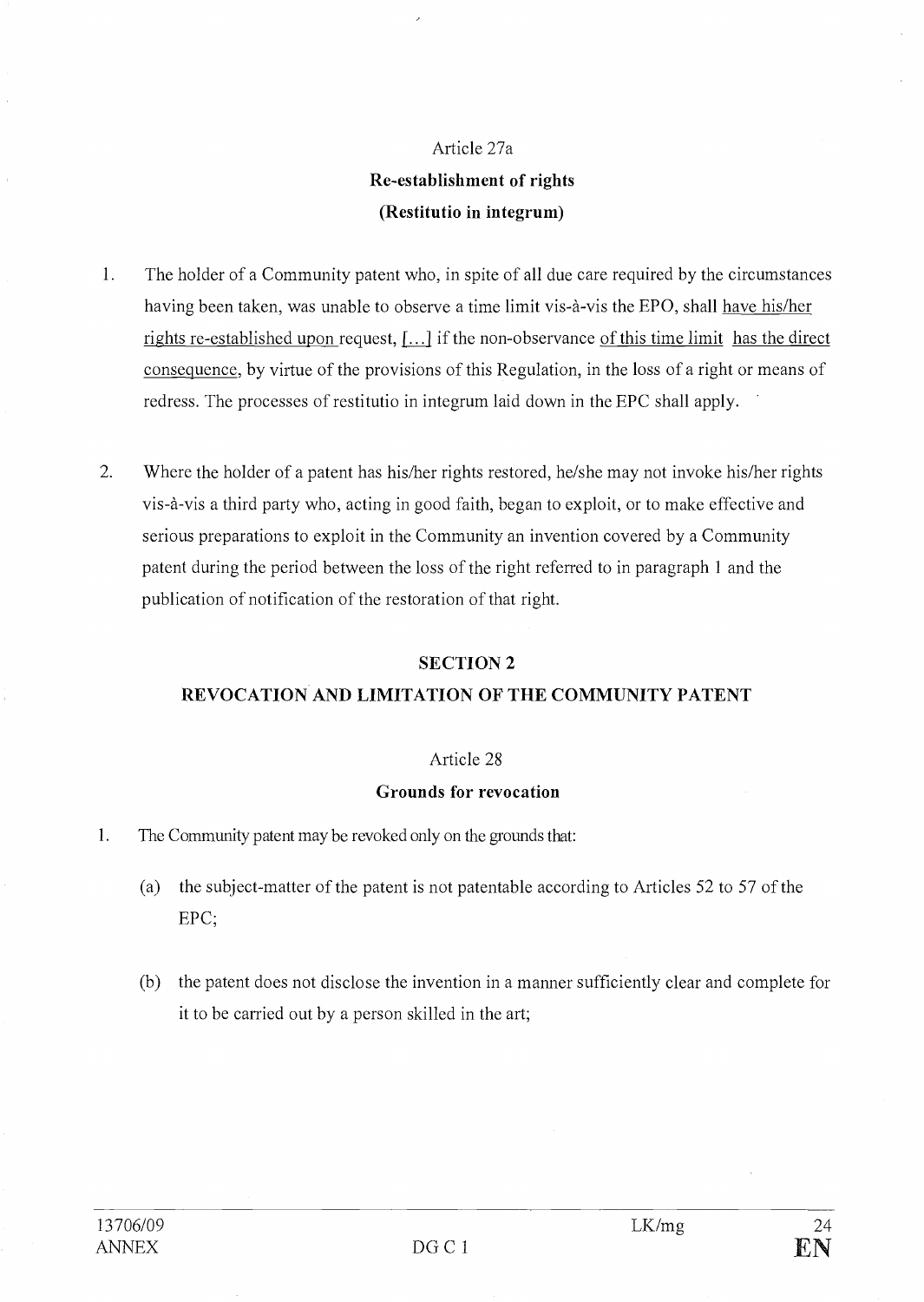- the subject-matter of the patent extends beyond the content of the patent application as  $(c)$ filed, or, if the patent was granted on a divisional application or on a new application filed in accordance with Article 61 of the EPC, beyond the content of the earlier application as filed;
- $(d)$ the protection conferred by the patent has been extended;
- the proprietor of the patent is not entitled under Article 4(1) and (2) of this Regulation;  $(e)$
- the subject-matter of the patent is not new having regard to the content of a national  $(f)$ patent application or of a national patent made public in a Member State on the date of filing or later or, where priority has been claimed, the date of priority of the Community patent, but with a filing date or priority date before that date.
- 2. If the grounds for revocation affect the patent only in part, the patent shall be limited by a corresponding amendment of the daims and revoked in part.

# Article 29a

# Request for limitation

At the request of the holder of a patent, lodged with the EPO, the Community patent may be subject to limitation in the form of an amendment to the claims. The provisions of the EPC relating to the request for limitation shall apply.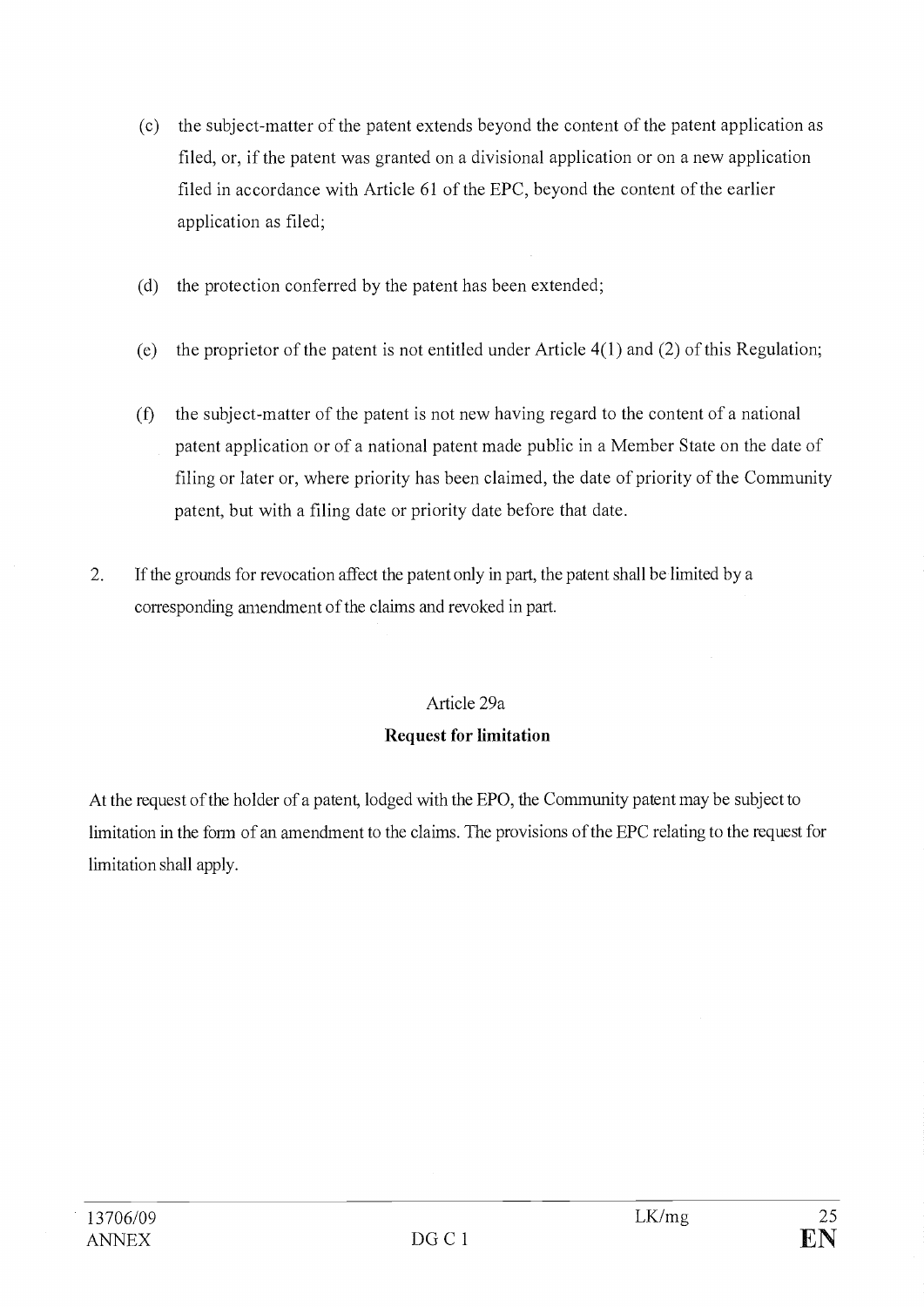# CHAPTER V IMPACT ON NATIONAL I,AW

#### Article 54

### Prohibition of simultaneous protection

- 1. Where a national patent granted in a Member State relates to an invention for which a Community patent has been granted to the same inventor or to his/her successor in title with the same date of filing, or, if priority has been claimed, with the same date of priority, that national patent shall be ineffective to the extent that it covers the same invention for the same territory as the Community patent, from the date on which:
	- $(a)$ the period for filing an opposition to the decision of the EPO to grant a Community patent has expired without any opposition being filed;
	- the opposition proceedings are concluded with a decision to maintain the Community patent;  $(b)$ Or
	- the national patent is granted, where this date is subsequent to the date referred to in point (a)  $(c)$ or (b), as the case may be.
- 2. The subsequent lapse or invalidity of the Community patent shall not affect the provisions of paragraph 1.
- 3. Each Member State may prescribe the procedure whereby the effect of the national patent is determined to have been lost in whole or, where appropriate, in part. It may also prescribe that the loss of effect shall apply from the outset.
- 4. Simultaneous protection by a Community patent or Community patent application and a national patent or national patent application shall exist prior to the date applicable under paragraph 1.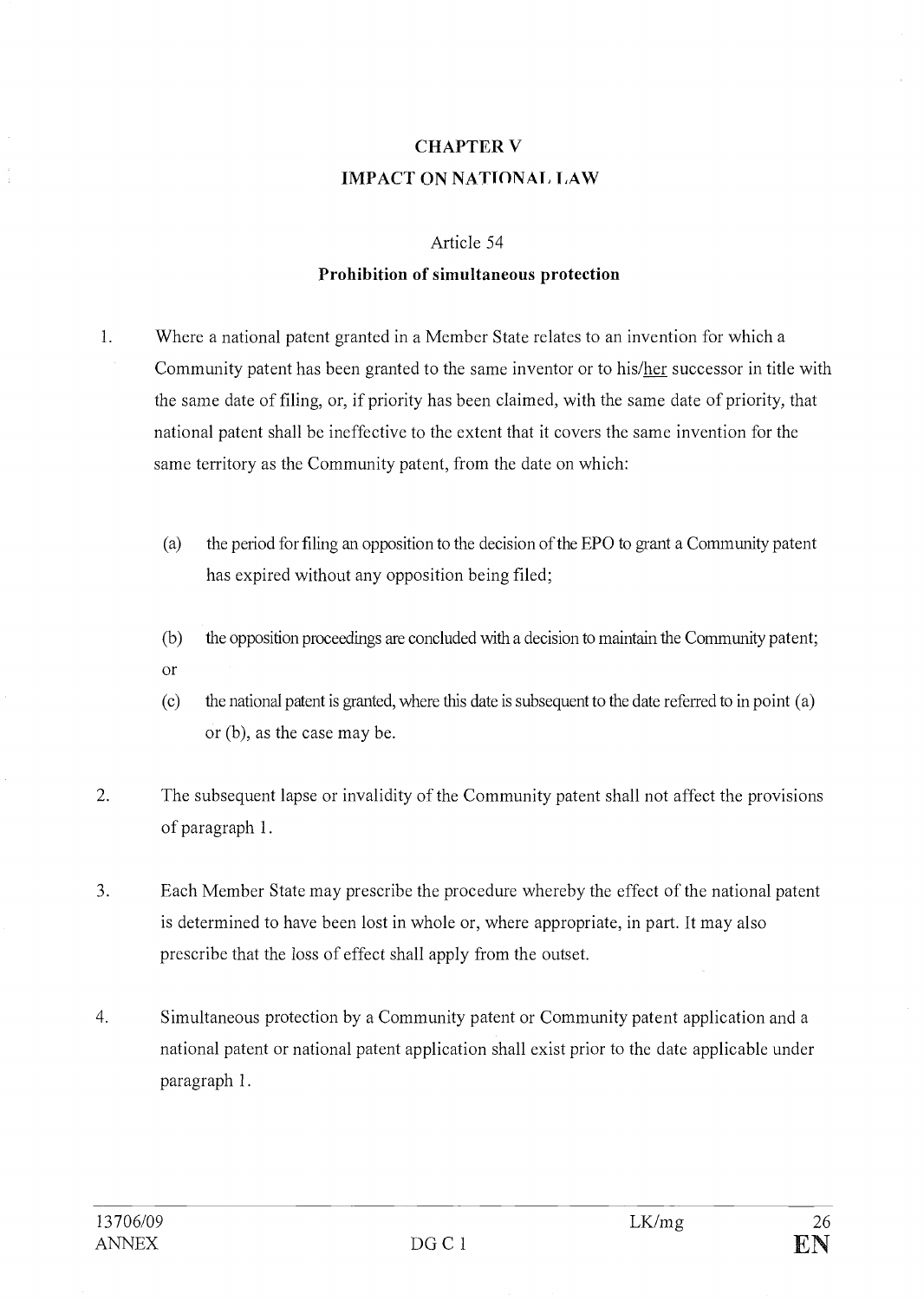# CHAPTER VI FINAL PROVISIONS

# Article 56

# Register of Community Patents

The EPO shall keep a Register of Community Patents, which shall contain those particulars whose registration is provided for by this Regulation. The Register shall be open to public inspection.

# Article 57

# Community Patent Bulletin

The EPO shall periodically publish a Community Patent Bulletin. It shall contain entries made in the Register of Community Patents, as well as other particulars whose publication is prescribed by this Regulation or by the implementing regulation.

# Article 62

# Report on the operation of the Community patent system

Not later than five years from the date on which the first patent designating the Community is granted, the Commission shall present to the Council a report on the operation of the Community patent system and where necessary make appropriate proposals for amending this Regulation. The report shall include assessments of quality and consistency, the deadlines required for decisions and the costs incurred by inventors. Subsequent reports on the operation of the Community patent system shall be presented by the Commission every five years.